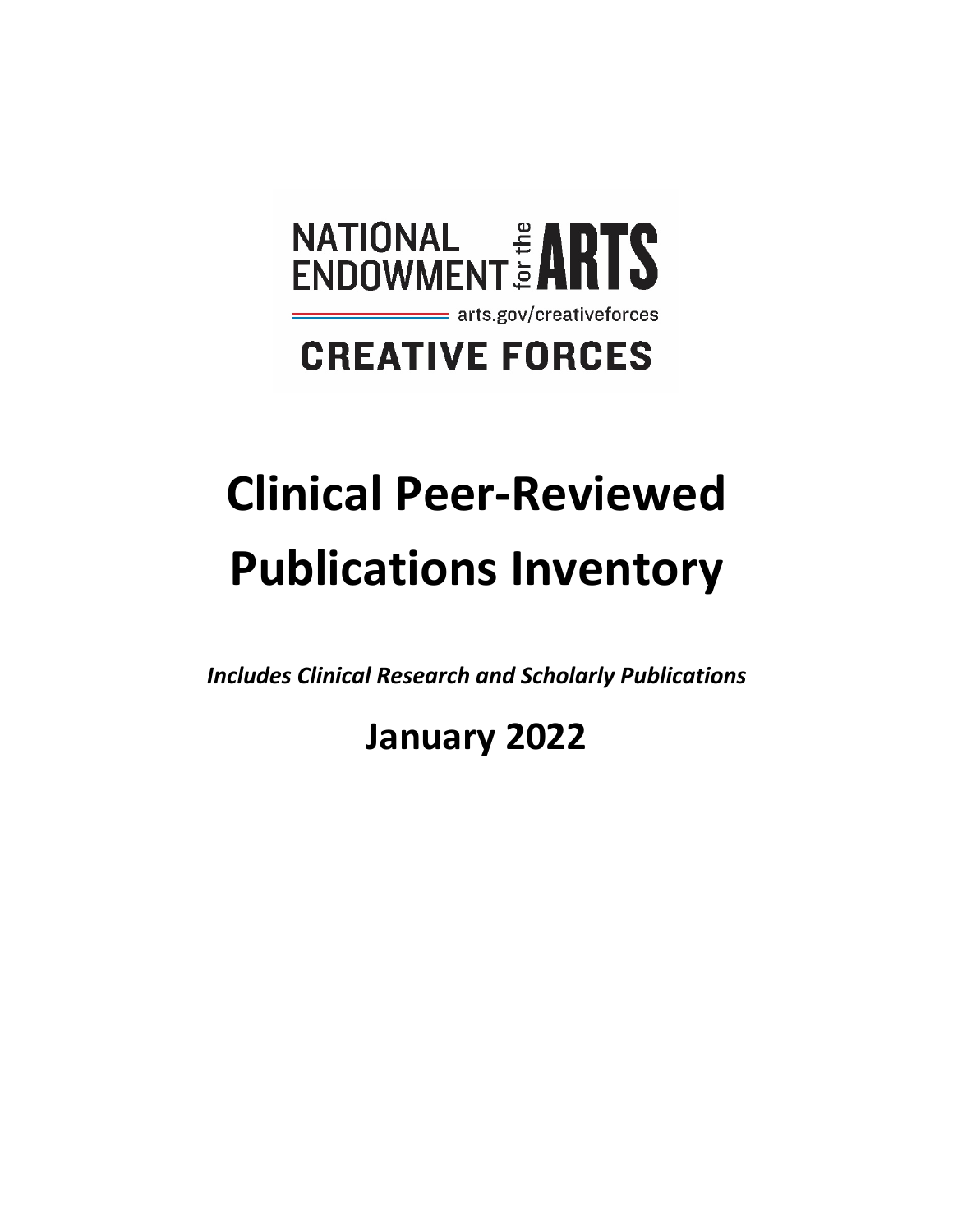#### **Table of Contents**

#### **Art Therapy Publications (12)**

| "Master My Demons:" Art Therapy Montage Painting by Active-Duty Military Service Members with                                                                                                |
|----------------------------------------------------------------------------------------------------------------------------------------------------------------------------------------------|
|                                                                                                                                                                                              |
| Art Therapy for Military Service Members with Post-Traumatic Stress and Traumatic Brain Injury: Three                                                                                        |
|                                                                                                                                                                                              |
| Art therapy interventions for active duty service members with post-traumatic stress disorder and                                                                                            |
| Kaimal, G., Jones, J. P., Dieterich-Hartwell, R. M., Acharya, B., & Wang, X 4                                                                                                                |
| Evaluation of Long- and Short-Term Art Therapy Interventions in an Integrative Care Setting for Military                                                                                     |
|                                                                                                                                                                                              |
| Long-Term Art Therapy Clinical Interventions with Military Service Members with Traumatic Brain Injury<br>and Post-Traumatic Stress: Findings from a Mixed Methods Program Evaluation Study5 |
| Kaimal, G., Walker, M. S., Berberian, M. G., Herres, J. M. & DeGraba, T. M.  6                                                                                                               |
| Examining Associations Between Montage Painting Imagery and Symptoms of Depression and                                                                                                       |
|                                                                                                                                                                                              |
| Associations Between Visual Imagery and Measures of Depression, Anxiety, and Post-Traumatic Stress                                                                                           |
|                                                                                                                                                                                              |
| Using Human and Computer-Based text Analysis of Clinical Notes to Understand Military Service                                                                                                |
|                                                                                                                                                                                              |
| A Case Analysis of Service Member Trauma Processing Related to Art Therapy within a Military-Intensive                                                                                       |
| Walker, M. S., Kaimal, G., Gonzaga, A. M. L., Myers-Coffman, K. A., & DeGraba, T. J.  10                                                                                                     |
| Active-Duty Military Service Members' Visual Representations of PTSD and TBI in Masks  10                                                                                                    |
|                                                                                                                                                                                              |
| Art Therapy for PTSD and TBI: A Senior Active Duty Military Service Member's Therapeutic Journey 11                                                                                          |
|                                                                                                                                                                                              |
|                                                                                                                                                                                              |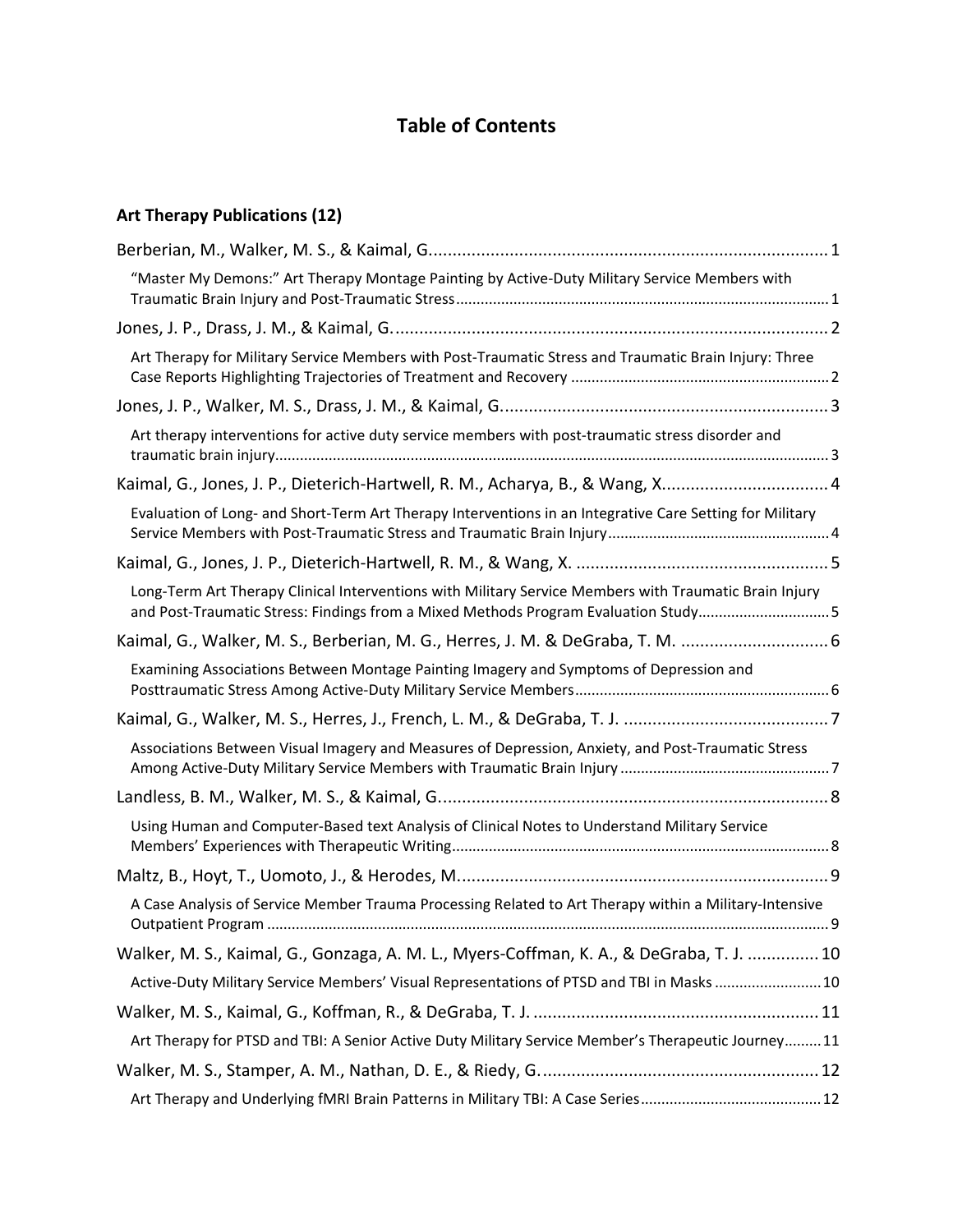#### **Music Therapy Publications (8)**

| Songs Created by Military Service Members in Music Therapy: A Retrospective Analysis  13              |
|-------------------------------------------------------------------------------------------------------|
|                                                                                                       |
| Music Therapy Treatment of Active Duty Military: An Overview of Intensive Outpatient and Longitudinal |
|                                                                                                       |
|                                                                                                       |
|                                                                                                       |
| Music Therapy Applied to Complex Blast Injury in an Interdisciplinary Model: A Case Report16          |
|                                                                                                       |
| Music Therapy with Active-Duty Service Members: Group Protocol Description and Secondary Analysis of  |
|                                                                                                       |
| Bridging the Clinic to Community: Music Performance as Social Transformation for Military Service     |
| Vaudreuil, R., Langston, D. G., Magee, W. L., Betts, D. J., Kass, S., & Levy, C 19                    |
| Implementing Music Therapy through Telehealth: Considerations for Military Populations  19            |
|                                                                                                       |
| Treatment Description and Case Series Report of A Phased music Therapy Group to Support Veteran       |
| <b>Multidisciplinary Creative Arts Therapies Publications (2)</b>                                     |

| Chilton, G., Vaudreuil, R., Freeman, E. K., McLaughlan, N., Herman, J., & Cozza, S. J 21           |  |
|----------------------------------------------------------------------------------------------------|--|
| Creative Forces Programming with Military Families: Art Therapy, Dance Movement Therapy, and Music |  |
| Spooner, H., Lee, J. B., Langston, D. G., Sonke, J., Myers, K. J., & Levy, C. E. 22                |  |
| Using Distance Technology to Deliver the Creative Arts Therapies to Veterans: Case Studies in Art, |  |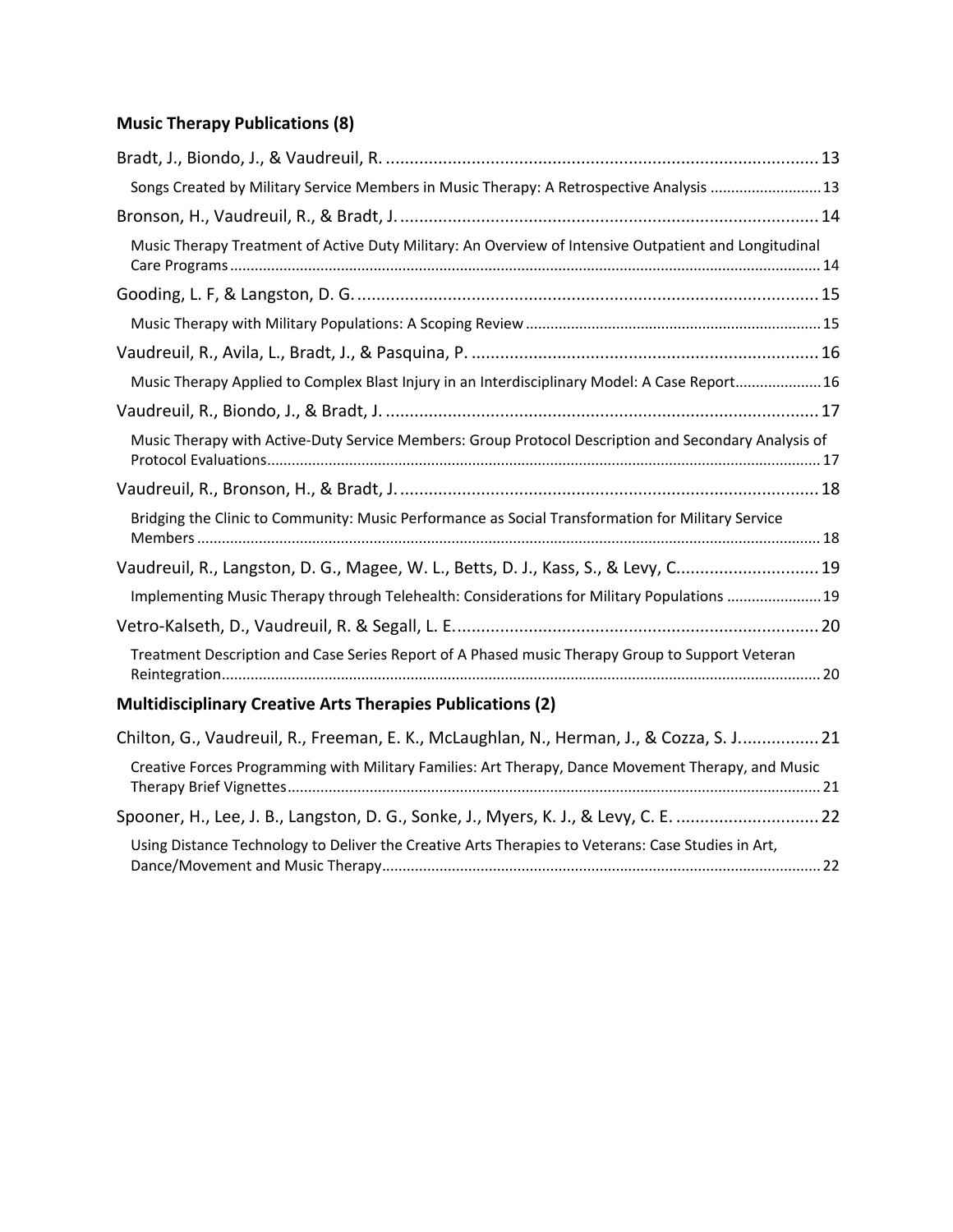<span id="page-3-1"></span><span id="page-3-0"></span>

| Author(s)                 | Berberian, M., Walker, M. S., & Kaimal, G.                                                                                                                                                                                                                                                                                                                                                                                                                                                                                                                                                                                                                                                                                                                                                                                                                                                                                                                                                                                                                                                                                                                                                                                              |
|---------------------------|-----------------------------------------------------------------------------------------------------------------------------------------------------------------------------------------------------------------------------------------------------------------------------------------------------------------------------------------------------------------------------------------------------------------------------------------------------------------------------------------------------------------------------------------------------------------------------------------------------------------------------------------------------------------------------------------------------------------------------------------------------------------------------------------------------------------------------------------------------------------------------------------------------------------------------------------------------------------------------------------------------------------------------------------------------------------------------------------------------------------------------------------------------------------------------------------------------------------------------------------|
|                           | Marygrace Berberian, Melissa S. Walker, Girija Kaimal                                                                                                                                                                                                                                                                                                                                                                                                                                                                                                                                                                                                                                                                                                                                                                                                                                                                                                                                                                                                                                                                                                                                                                                   |
| <b>Publication Date</b>   | 2018                                                                                                                                                                                                                                                                                                                                                                                                                                                                                                                                                                                                                                                                                                                                                                                                                                                                                                                                                                                                                                                                                                                                                                                                                                    |
| <b>Title</b>              | "Master My Demons:" Art Therapy Montage Painting by Active-Duty Military Service<br>Members with Traumatic Brain Injury and Post-Traumatic Stress                                                                                                                                                                                                                                                                                                                                                                                                                                                                                                                                                                                                                                                                                                                                                                                                                                                                                                                                                                                                                                                                                       |
| <b>Publisher</b>          | Medical Humanities (Impact factor = 1.343)                                                                                                                                                                                                                                                                                                                                                                                                                                                                                                                                                                                                                                                                                                                                                                                                                                                                                                                                                                                                                                                                                                                                                                                              |
| <b>Vol/Issue/Pages</b>    | 45, 353-360.                                                                                                                                                                                                                                                                                                                                                                                                                                                                                                                                                                                                                                                                                                                                                                                                                                                                                                                                                                                                                                                                                                                                                                                                                            |
| <b>Link</b>               | https://www.ncbi.nlm.nih.gov/pubmed/30077986                                                                                                                                                                                                                                                                                                                                                                                                                                                                                                                                                                                                                                                                                                                                                                                                                                                                                                                                                                                                                                                                                                                                                                                            |
| <b>Abstract</b>           | This study involved a thematic analysis of montage paintings and of related clinical records<br>of 240 active duty military service members collected during their art therapy treatment for<br>traumatic brain injury (TBI) and underlying psychological health concerns, including post-<br>traumatic stress, at the National Intrepid Center of Excellence, Walter Reed National Military<br>Medical Center, Bethesda, MD. Congruent with other research findings, the qualitative<br>analyses of this study suggest that the group art therapy experiences fostered improvement<br>in interpersonal relatedness, hopefulness and gratification for the service members in<br>treatment, aiding in externalization, progressive exposure and construction of a trauma<br>narrative imperative for recovery. The mixed media nature of the montage painting<br>supported the expression of a range of post-combat symptoms. Results from this study<br>highlighted the complexity of military culture, necessitating a broader scope of analyses for<br>how art therapy helps service members express and communicate their challenges to care<br>providers, peers and family as well as regulate emotion in the short and long term. |
| <b>Population Studied</b> | Service members in art therapy treatment at the National Intrepid Center of Excellence<br>(NICoE); N=240                                                                                                                                                                                                                                                                                                                                                                                                                                                                                                                                                                                                                                                                                                                                                                                                                                                                                                                                                                                                                                                                                                                                |
| <b>Treatment</b>          | Art therapy; integrated medicine; standalone treatment; group art therapy sessions in week<br>four of 4-week program                                                                                                                                                                                                                                                                                                                                                                                                                                                                                                                                                                                                                                                                                                                                                                                                                                                                                                                                                                                                                                                                                                                    |
| <b>Study Design</b>       | Grounded theory thematic analysis of content in montage painting and clinical notes created<br>by art therapist                                                                                                                                                                                                                                                                                                                                                                                                                                                                                                                                                                                                                                                                                                                                                                                                                                                                                                                                                                                                                                                                                                                         |
| <b>Measures</b>           | Measures: Images and clinical notes                                                                                                                                                                                                                                                                                                                                                                                                                                                                                                                                                                                                                                                                                                                                                                                                                                                                                                                                                                                                                                                                                                                                                                                                     |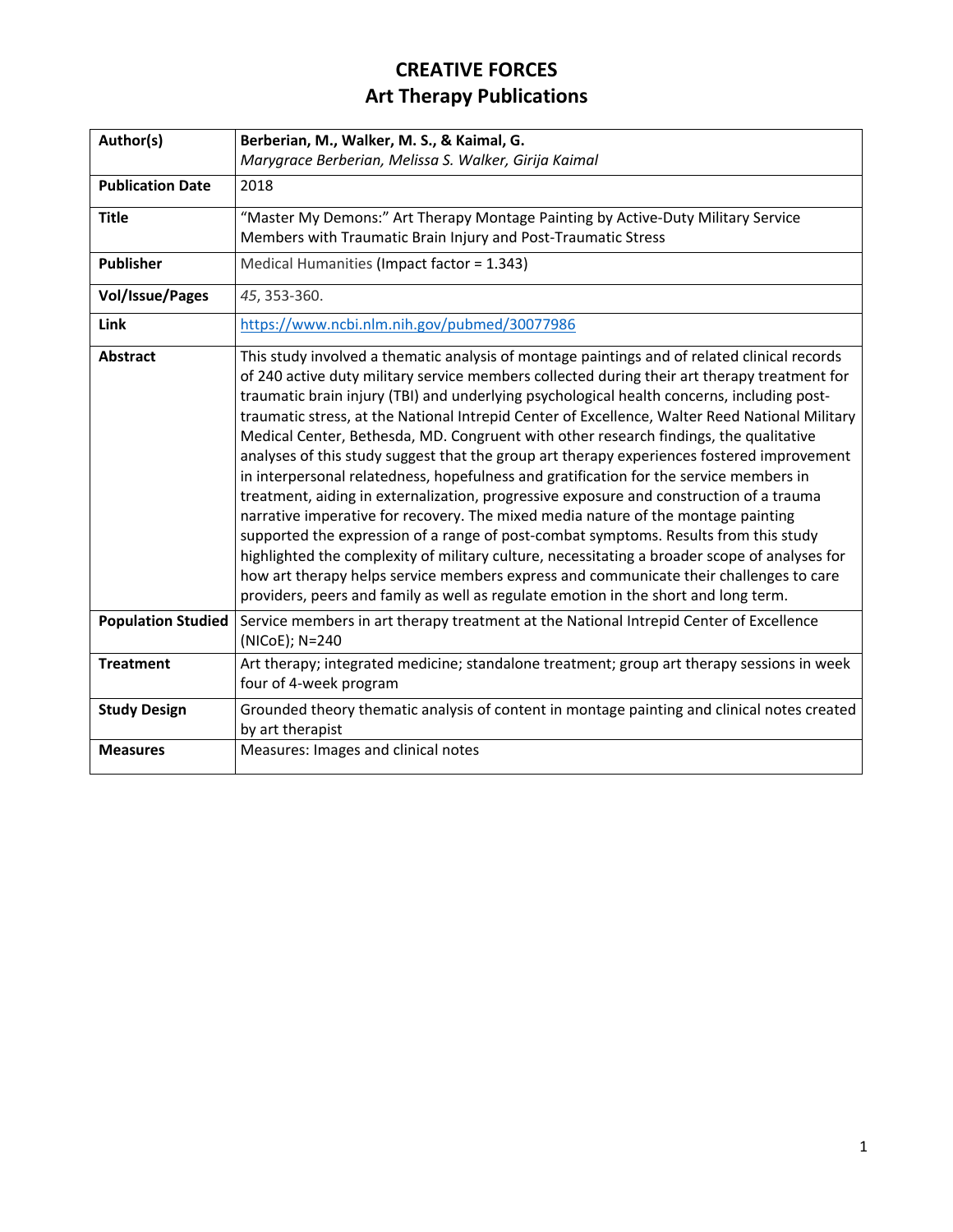<span id="page-4-1"></span><span id="page-4-0"></span>

| Author(s)                 | Jones, J. P., Drass, J. M., & Kaimal, G.                                                                                                                                                                                                                                                                                                                                                                                                                                                                                                                                                                                                                                                                                                                                                                                                                                                                                                                                                                                                                                                                                                                                                                                                                                                                                                                                                                                                                                                                                                                                                                                                                                                                                                         |
|---------------------------|--------------------------------------------------------------------------------------------------------------------------------------------------------------------------------------------------------------------------------------------------------------------------------------------------------------------------------------------------------------------------------------------------------------------------------------------------------------------------------------------------------------------------------------------------------------------------------------------------------------------------------------------------------------------------------------------------------------------------------------------------------------------------------------------------------------------------------------------------------------------------------------------------------------------------------------------------------------------------------------------------------------------------------------------------------------------------------------------------------------------------------------------------------------------------------------------------------------------------------------------------------------------------------------------------------------------------------------------------------------------------------------------------------------------------------------------------------------------------------------------------------------------------------------------------------------------------------------------------------------------------------------------------------------------------------------------------------------------------------------------------|
|                           | Jaqueline P. Jones, Jessica M. Drass, Girija Kaimal                                                                                                                                                                                                                                                                                                                                                                                                                                                                                                                                                                                                                                                                                                                                                                                                                                                                                                                                                                                                                                                                                                                                                                                                                                                                                                                                                                                                                                                                                                                                                                                                                                                                                              |
| <b>Publication Date</b>   | 2019                                                                                                                                                                                                                                                                                                                                                                                                                                                                                                                                                                                                                                                                                                                                                                                                                                                                                                                                                                                                                                                                                                                                                                                                                                                                                                                                                                                                                                                                                                                                                                                                                                                                                                                                             |
| <b>Title</b>              | Art Therapy for Military Service Members with Post-Traumatic Stress and Traumatic Brain<br>Injury: Three Case Reports Highlighting Trajectories of Treatment and Recovery                                                                                                                                                                                                                                                                                                                                                                                                                                                                                                                                                                                                                                                                                                                                                                                                                                                                                                                                                                                                                                                                                                                                                                                                                                                                                                                                                                                                                                                                                                                                                                        |
| <b>Publisher</b>          | The Arts in Psychotherapy (Impact factor = $1.404$ )                                                                                                                                                                                                                                                                                                                                                                                                                                                                                                                                                                                                                                                                                                                                                                                                                                                                                                                                                                                                                                                                                                                                                                                                                                                                                                                                                                                                                                                                                                                                                                                                                                                                                             |
| <b>Vol/Issue/Pages</b>    | 63                                                                                                                                                                                                                                                                                                                                                                                                                                                                                                                                                                                                                                                                                                                                                                                                                                                                                                                                                                                                                                                                                                                                                                                                                                                                                                                                                                                                                                                                                                                                                                                                                                                                                                                                               |
| <b>Link</b>               | https://www.sciencedirect.com/science/article/pii/S0197455618301540                                                                                                                                                                                                                                                                                                                                                                                                                                                                                                                                                                                                                                                                                                                                                                                                                                                                                                                                                                                                                                                                                                                                                                                                                                                                                                                                                                                                                                                                                                                                                                                                                                                                              |
| <b>Abstract</b>           | Advances in both military and medical technology have led to decreased mortality rates<br>among military service personnel in the United States, yet have led to an increase in<br>occurrences of traumatic brain injuries and posttraumatic stress disorder in military service<br>personnel, often resulting in prolonged unresolved symptoms. The purpose of this article is<br>to illustrate the implementation and effects of an art therapy program on military service<br>personnel attending an outpatient military treatment facility. To this end, we present case<br>reports of three military service personnel diagnosed with comorbid traumatic brain injury<br>and post-traumatic stress and describe their participation in the art therapy program at<br>Intrepid Spirit One, the National Intrepid Center of Excellence satellite site at Fort Belvoir<br>Community Hospital. Through discussion of the therapist's subjective observations, as well<br>as the patients' visual art productions and their personal verbal and written reflections on<br>their experiences in art therapy and, eventually, on community art programs, this article<br>highlights how art therapy was used to treat military trauma as part of a comprehensive<br>integrative treatment program. The cases highlight how participation in a long-term, stage-<br>based, structured art therapy program (through both group and individual sessions), enabled<br>military service personnel to identify and articulate the complexity of their lingering trauma<br>symptoms, fostering improvement in their communication with other treatment providers<br>and loved ones, which, in turn, led to improvements in their overall quality of life. |
| <b>Population Studied</b> | Active duty service members with TBI and PTS in art therapy treatment in a comprehensive<br>integrated outpatient care setting; N=3                                                                                                                                                                                                                                                                                                                                                                                                                                                                                                                                                                                                                                                                                                                                                                                                                                                                                                                                                                                                                                                                                                                                                                                                                                                                                                                                                                                                                                                                                                                                                                                                              |
| <b>Treatment</b>          | Art therapy; integrated medicine                                                                                                                                                                                                                                                                                                                                                                                                                                                                                                                                                                                                                                                                                                                                                                                                                                                                                                                                                                                                                                                                                                                                                                                                                                                                                                                                                                                                                                                                                                                                                                                                                                                                                                                 |
| <b>Study Design</b>       | Case summaries                                                                                                                                                                                                                                                                                                                                                                                                                                                                                                                                                                                                                                                                                                                                                                                                                                                                                                                                                                                                                                                                                                                                                                                                                                                                                                                                                                                                                                                                                                                                                                                                                                                                                                                                   |
| <b>Measures</b>           | The Diagnostic Drawing Series; Graphic Narrative; Intensive Trauma Therapy; Signature<br><b>Strengths Test</b>                                                                                                                                                                                                                                                                                                                                                                                                                                                                                                                                                                                                                                                                                                                                                                                                                                                                                                                                                                                                                                                                                                                                                                                                                                                                                                                                                                                                                                                                                                                                                                                                                                   |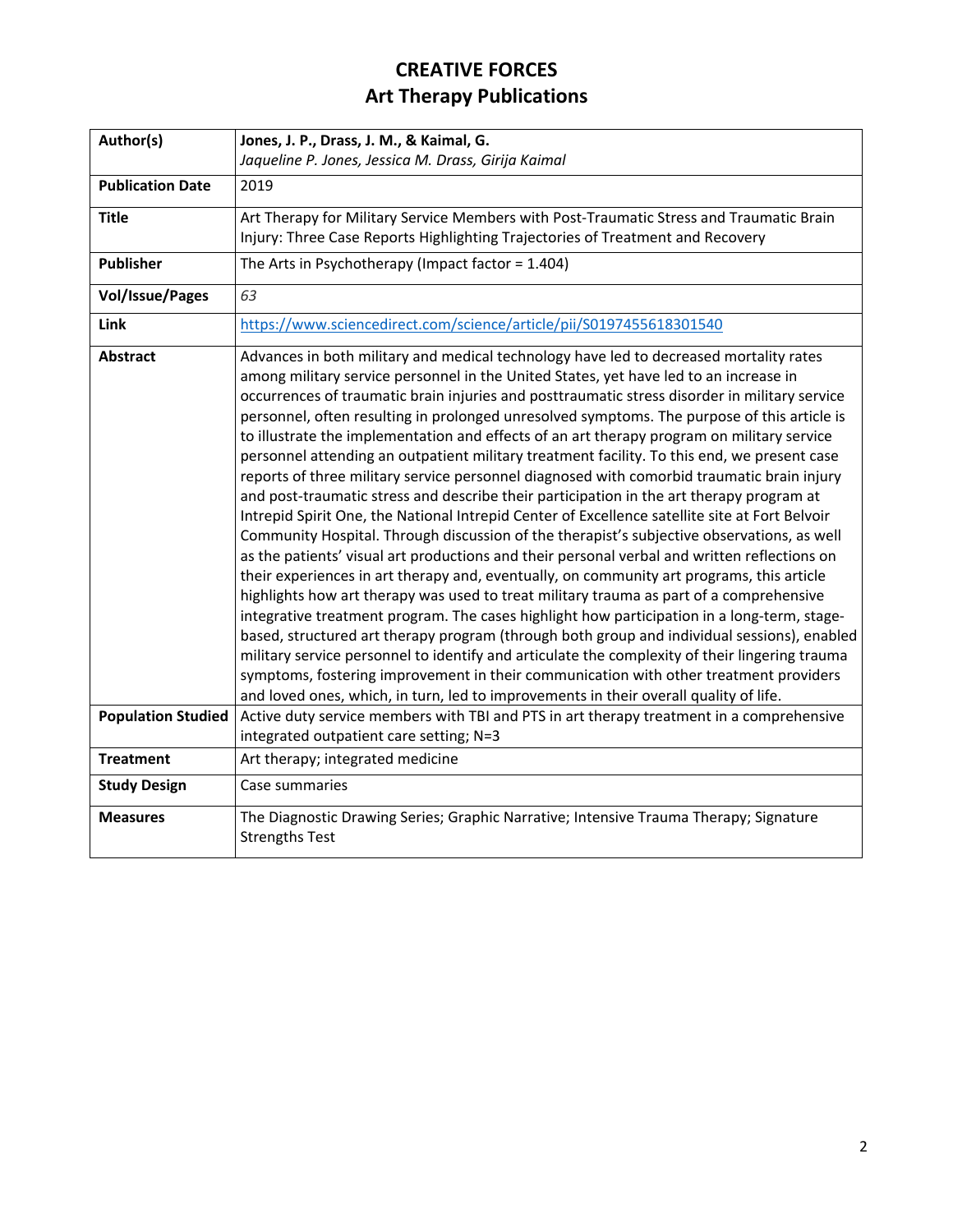<span id="page-5-1"></span><span id="page-5-0"></span>

| Author(s)                 | Jones, J. P., Walker, M. S., Drass, J. M., & Kaimal, G.                                                                                                                                                                                                                                                                                                                                                                                                                                                                                                                                                                                                                                                                                                                                                                                                                                                                                                                          |
|---------------------------|----------------------------------------------------------------------------------------------------------------------------------------------------------------------------------------------------------------------------------------------------------------------------------------------------------------------------------------------------------------------------------------------------------------------------------------------------------------------------------------------------------------------------------------------------------------------------------------------------------------------------------------------------------------------------------------------------------------------------------------------------------------------------------------------------------------------------------------------------------------------------------------------------------------------------------------------------------------------------------|
|                           | Jacqueline P. Jones, Melissa S. Walker, Jessica M. Drass, Girija Kaimal                                                                                                                                                                                                                                                                                                                                                                                                                                                                                                                                                                                                                                                                                                                                                                                                                                                                                                          |
| <b>Publication Date</b>   | 2018                                                                                                                                                                                                                                                                                                                                                                                                                                                                                                                                                                                                                                                                                                                                                                                                                                                                                                                                                                             |
| <b>Title</b>              | Art therapy interventions for active duty service members with post-traumatic stress<br>disorder and traumatic brain injury                                                                                                                                                                                                                                                                                                                                                                                                                                                                                                                                                                                                                                                                                                                                                                                                                                                      |
| <b>Publisher</b>          | International Journal of Art Therapy (Impact factor = 1.667)                                                                                                                                                                                                                                                                                                                                                                                                                                                                                                                                                                                                                                                                                                                                                                                                                                                                                                                     |
| <b>Vol/Issue/Pages</b>    | 23(2), 70-85                                                                                                                                                                                                                                                                                                                                                                                                                                                                                                                                                                                                                                                                                                                                                                                                                                                                                                                                                                     |
| Link                      | https://www.tandfonline.com/doi/full/10.1080/17454832.2017.1388263                                                                                                                                                                                                                                                                                                                                                                                                                                                                                                                                                                                                                                                                                                                                                                                                                                                                                                               |
| Abstract                  | This paper provides an overview of short and long-term art therapy treatment approaches,<br>used in the USA, for military service members with post-traumatic stress disorder and<br>traumatic brain injury. The described clinical approaches are based on the theoretical<br>foundations and the art therapists' experiences in providing individualised care for the<br>unique needs of the patient population. The art therapy models and directives are designed<br>to be more therapist-led in the short-term model, moving on to an increasingly patient-led<br>format in the long-term treatment model. The overall objectives of art therapy are: to<br>support identity integration, externalisation, and authentic self-expression; to promote<br>group cohesion; and to process grief, loss, and trauma. In addition, programme evaluation is<br>used in both settings as a means to understand participants' experiences and the perceived<br>value of art therapy. |
| <b>Population Studied</b> | Military service members with TBI and PTS                                                                                                                                                                                                                                                                                                                                                                                                                                                                                                                                                                                                                                                                                                                                                                                                                                                                                                                                        |
| <b>Treatment</b>          | Art therapy; integrated medicine; standalone treatment                                                                                                                                                                                                                                                                                                                                                                                                                                                                                                                                                                                                                                                                                                                                                                                                                                                                                                                           |
| <b>Study Design</b>       | Clinical practice paper                                                                                                                                                                                                                                                                                                                                                                                                                                                                                                                                                                                                                                                                                                                                                                                                                                                                                                                                                          |
| <b>Measures</b>           | Description of art therapy clinical practice and use of evaluation in two settings                                                                                                                                                                                                                                                                                                                                                                                                                                                                                                                                                                                                                                                                                                                                                                                                                                                                                               |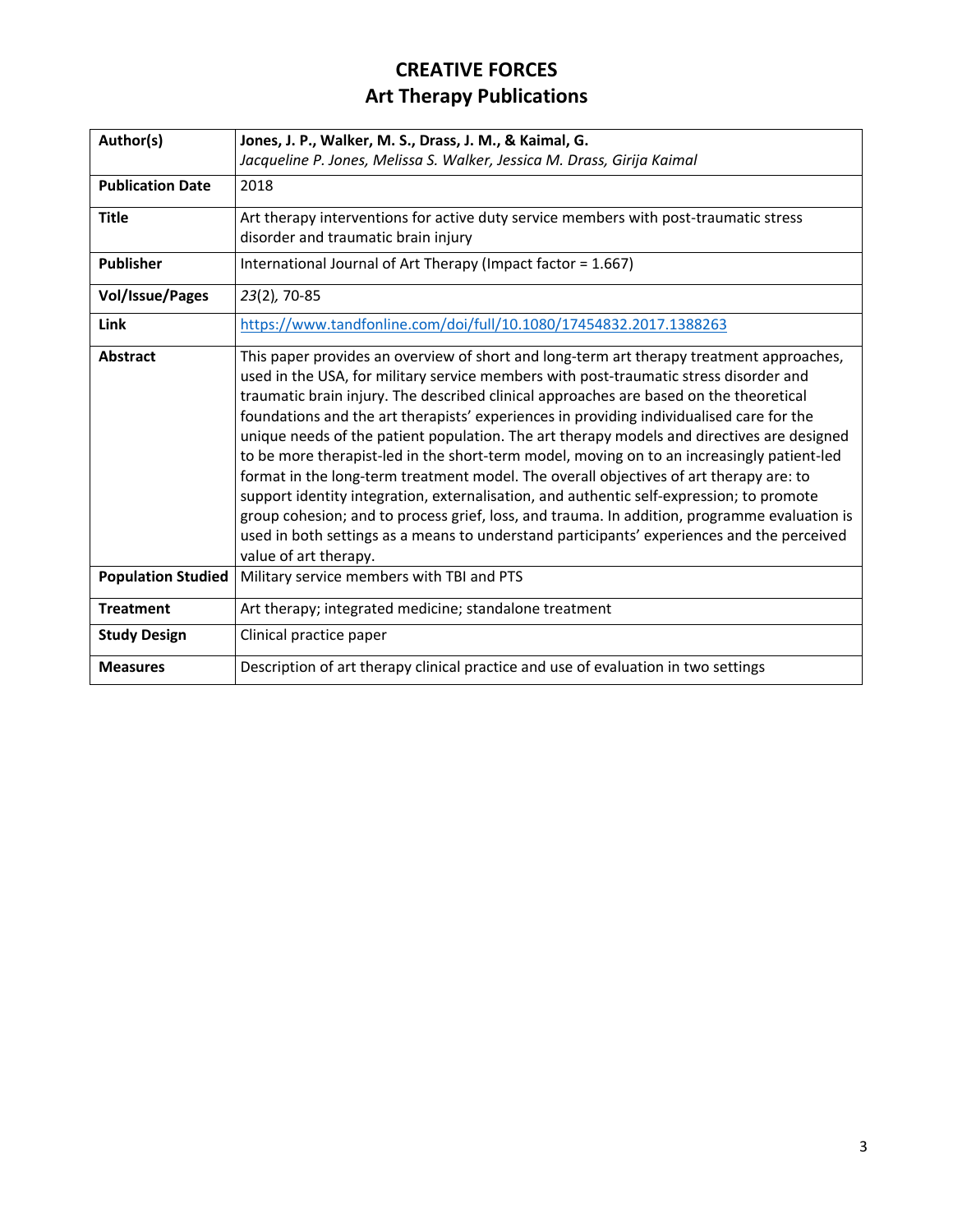<span id="page-6-1"></span><span id="page-6-0"></span>

| Author(s)                 | Kaimal, G., Jones, J. P., Dieterich-Hartwell, R. M., Acharya, B., & Wang, X.                                           |
|---------------------------|------------------------------------------------------------------------------------------------------------------------|
|                           | Girija Kaimal, Jacqueline P. Jones, Rebekka Dieterich-Hartwell, Binod Acharya, Xi Wang                                 |
| <b>Publication Date</b>   | 2019                                                                                                                   |
| <b>Title</b>              | Evaluation of Long- and Short-Term Art Therapy Interventions in an Integrative Care Setting                            |
|                           | for Military Service Members with Post-Traumatic Stress and Traumatic Brain Injury                                     |
| <b>Publisher</b>          | The Arts in Psychotherapy (Impact factor = $1.404$ )                                                                   |
| <b>Vol/Issue/Pages</b>    | 62, 28-36                                                                                                              |
| Link                      | https://www.sciencedirect.com/science/article/pii/S0197455618301321                                                    |
| <b>Abstract</b>           | Background: Program evaluations can serve as a doorway to research in the creative arts                                |
|                           | therapies. This study provides findings from analyses of participant feedback on short- and                            |
|                           | long-term art therapy services for military service members with post-traumatic stress and                             |
|                           | traumatic brain injury (TBI).                                                                                          |
|                           | Methods: Data for the study included feedback surveys from 204 service members who                                     |
|                           | received art therapy services as part of treatment at an integrative care setting.                                     |
|                           | Results: The results indicate that long-term art therapy resulted in higher satisfaction with                          |
|                           | treatment. Art therapy helped most with developing a sense of self after injury, experiencing                          |
|                           | positive emotions, processing trauma, and reducing feelings of guilt, grief, and loss. There                           |
|                           | were no statistically significant differences in outcomes based on rank or severity of TBI, but                        |
|                           | art therapy services were found to be related to improved symptoms for service members                                 |
|                           | with longer times in service.<br>Implications: The feedback from evaluation helps identify potential areas for further |
|                           | research on how art therapy addresses issues of identity, time in service and experiences of                           |
|                           | emotions as a result of post-traumatic stress and TBI. Evaluation provides directions for                              |
|                           | further clinical treatment and yields data on improving quality of care.                                               |
| <b>Population Studied</b> | Active duty military service members with TBI and PTS; N=204                                                           |
| <b>Treatment</b>          | Art therapy; integrated medicine                                                                                       |
| <b>Study Design</b>       | Program evaluation, mixed methods                                                                                      |
| <b>Measures</b>           | Evaluation of long-term art therapy clinical practice                                                                  |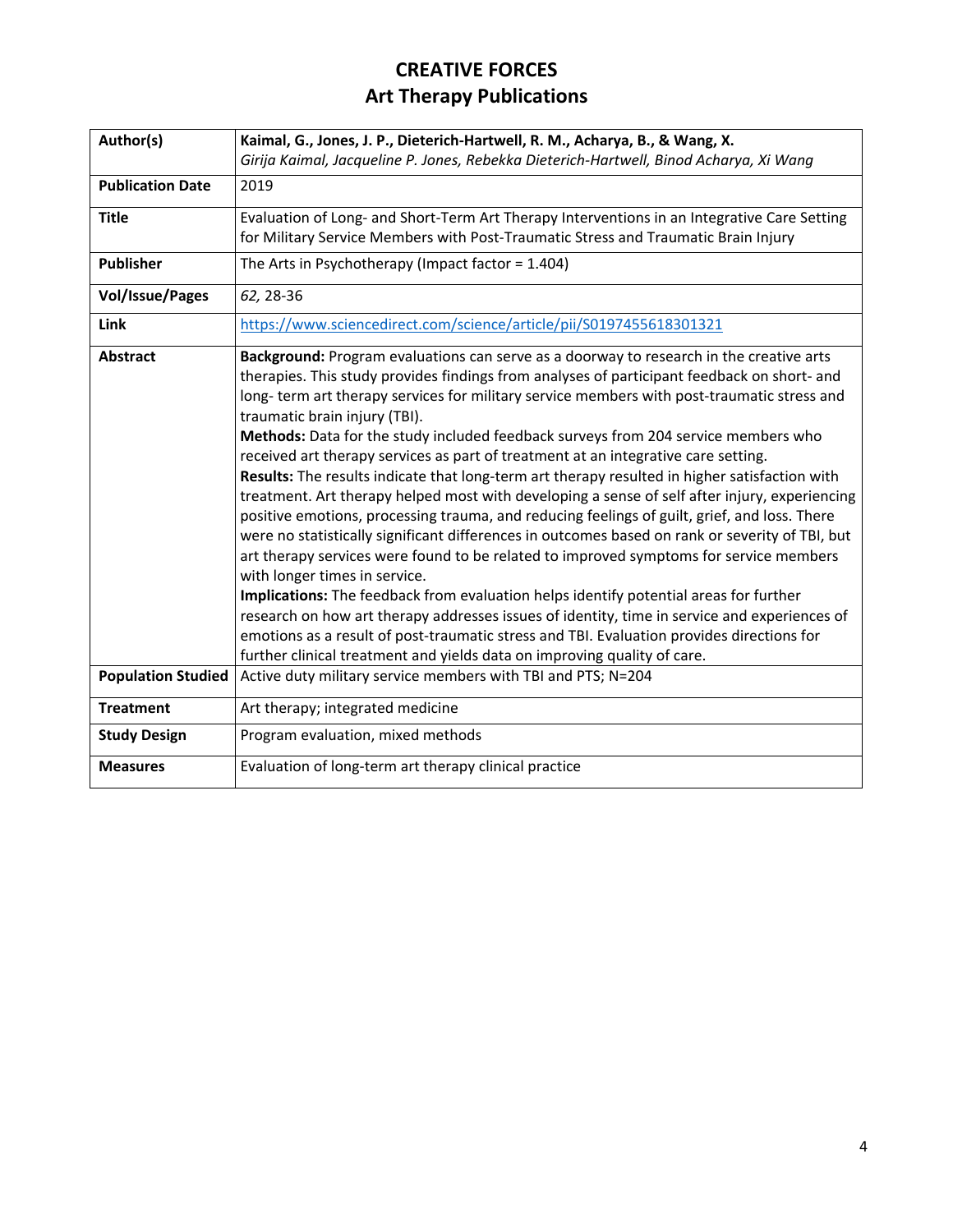<span id="page-7-1"></span><span id="page-7-0"></span>

| Author(s)                 | Kaimal, G., Jones, J. P., Dieterich-Hartwell, R. M., & Wang, X.                                                                                                                                                                                                                                                                                                                                                                                                                                                                                                                                                                                                                                                                                                                                                                                                                                                                                                                                                                                                                                                                                                                                                                                                                                                                                                                                                                                                                |
|---------------------------|--------------------------------------------------------------------------------------------------------------------------------------------------------------------------------------------------------------------------------------------------------------------------------------------------------------------------------------------------------------------------------------------------------------------------------------------------------------------------------------------------------------------------------------------------------------------------------------------------------------------------------------------------------------------------------------------------------------------------------------------------------------------------------------------------------------------------------------------------------------------------------------------------------------------------------------------------------------------------------------------------------------------------------------------------------------------------------------------------------------------------------------------------------------------------------------------------------------------------------------------------------------------------------------------------------------------------------------------------------------------------------------------------------------------------------------------------------------------------------|
|                           | Girija Kaimal, Jacqueline P. Jones, Rebekka M. Dieterich Hartwell, Xi Wang                                                                                                                                                                                                                                                                                                                                                                                                                                                                                                                                                                                                                                                                                                                                                                                                                                                                                                                                                                                                                                                                                                                                                                                                                                                                                                                                                                                                     |
| <b>Publication Date</b>   | 2020                                                                                                                                                                                                                                                                                                                                                                                                                                                                                                                                                                                                                                                                                                                                                                                                                                                                                                                                                                                                                                                                                                                                                                                                                                                                                                                                                                                                                                                                           |
| <b>Title</b>              | Long-Term Art Therapy Clinical Interventions with Military Service Members with Traumatic                                                                                                                                                                                                                                                                                                                                                                                                                                                                                                                                                                                                                                                                                                                                                                                                                                                                                                                                                                                                                                                                                                                                                                                                                                                                                                                                                                                      |
|                           | Brain Injury and Post-Traumatic Stress: Findings from a Mixed Methods Program Evaluation                                                                                                                                                                                                                                                                                                                                                                                                                                                                                                                                                                                                                                                                                                                                                                                                                                                                                                                                                                                                                                                                                                                                                                                                                                                                                                                                                                                       |
|                           | Study                                                                                                                                                                                                                                                                                                                                                                                                                                                                                                                                                                                                                                                                                                                                                                                                                                                                                                                                                                                                                                                                                                                                                                                                                                                                                                                                                                                                                                                                          |
| <b>Publisher</b>          | Military Psychology (Impact factor = 1.36)                                                                                                                                                                                                                                                                                                                                                                                                                                                                                                                                                                                                                                                                                                                                                                                                                                                                                                                                                                                                                                                                                                                                                                                                                                                                                                                                                                                                                                     |
| <b>Vol/Issue/Pages</b>    | $3(1), 23-40$                                                                                                                                                                                                                                                                                                                                                                                                                                                                                                                                                                                                                                                                                                                                                                                                                                                                                                                                                                                                                                                                                                                                                                                                                                                                                                                                                                                                                                                                  |
| Link                      | https://www.tandfonline.com/doi/full/10.1080/08995605.2020.1842639                                                                                                                                                                                                                                                                                                                                                                                                                                                                                                                                                                                                                                                                                                                                                                                                                                                                                                                                                                                                                                                                                                                                                                                                                                                                                                                                                                                                             |
| <b>Abstract</b>           | Art therapy has been found to help veterans with symptoms of post-traumatic stress. There<br>is however limited scholarship on the differences in outcomes based on dosage (short-term<br>vs. long-term treatment) especially for active duty military service members (SMs). This<br>mixed methods program evaluation study examined feedback from SMs on their experiences<br>of art therapy in an integrative medical care center after 3 weeks of group therapy and at the<br>end of treatment (average time of 2 years). Data included participant demographics,<br>feedback surveys and narrative responses from SMs experiences of art therapy. The results<br>indicate that longer-term art therapy resulted in improved perceived outcomes compared<br>with the short-term 3-week intervention. SMs with longer time in service reported the most<br>improved self-reported outcomes. Women SMs expressed more positive emotions during<br>their art making. Specific themes that were effectively addressed through art therapy<br>included frustration tolerance, grief and loss, emotion regulation, personal insight, resiliency,<br>and trauma processing. SMs also highlighted the unique and transformative role of the<br>relationship with the therapist with alleviation of symptoms. The findings suggest benefits to<br>long-term art therapy including improved ability in SMs to be aware of their symptoms and<br>communicate effectively with others. |
| <b>Population Studied</b> | Service members in treatment at an integrative medical care center                                                                                                                                                                                                                                                                                                                                                                                                                                                                                                                                                                                                                                                                                                                                                                                                                                                                                                                                                                                                                                                                                                                                                                                                                                                                                                                                                                                                             |
| <b>Treatment</b>          | Art therapy in an integrative medical care center after 3 weeks of group therapy                                                                                                                                                                                                                                                                                                                                                                                                                                                                                                                                                                                                                                                                                                                                                                                                                                                                                                                                                                                                                                                                                                                                                                                                                                                                                                                                                                                               |
| <b>Study Design</b>       | Mixed methods program evaluation study                                                                                                                                                                                                                                                                                                                                                                                                                                                                                                                                                                                                                                                                                                                                                                                                                                                                                                                                                                                                                                                                                                                                                                                                                                                                                                                                                                                                                                         |
| <b>Measures</b>           | Participant demographics, feedback surveys and narrative responses from SMs experiences                                                                                                                                                                                                                                                                                                                                                                                                                                                                                                                                                                                                                                                                                                                                                                                                                                                                                                                                                                                                                                                                                                                                                                                                                                                                                                                                                                                        |
|                           | of art therapy                                                                                                                                                                                                                                                                                                                                                                                                                                                                                                                                                                                                                                                                                                                                                                                                                                                                                                                                                                                                                                                                                                                                                                                                                                                                                                                                                                                                                                                                 |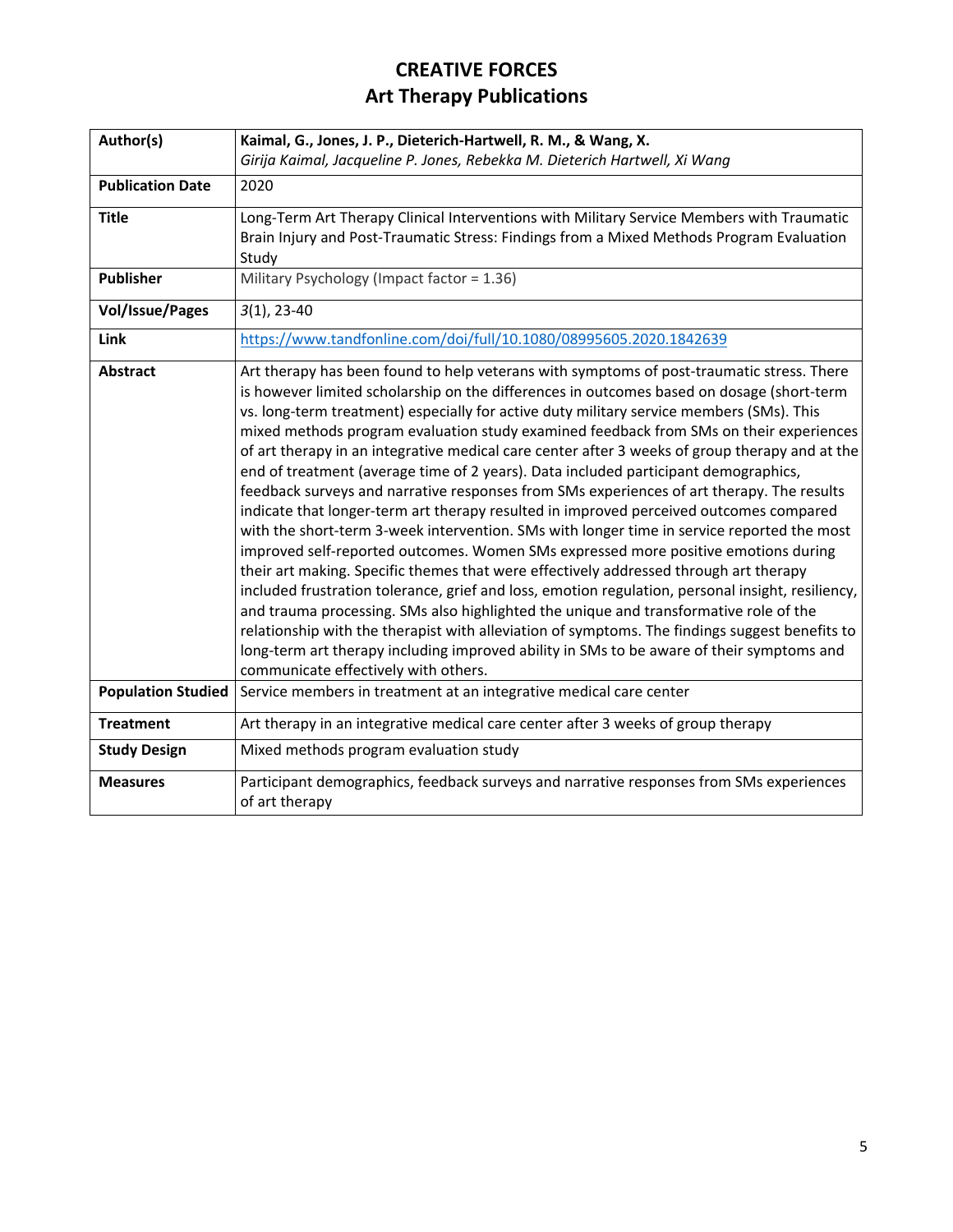<span id="page-8-1"></span><span id="page-8-0"></span>

| Author(s)                 | Kaimal, G., Walker, M. S., Berberian, M. G., Herres, J. M. & DeGraba, T. M.                                                                                                                                                                                                                                                                                                                                                                                                                                                                                                                                                                                                                                                                                                                                                                                                                                                                                                                                                                                                                                                                                                                                                                                                                                                                                                                                                                                                                                                                                                                                                                                                                                                                                                                                                                                                                                                                                          |
|---------------------------|----------------------------------------------------------------------------------------------------------------------------------------------------------------------------------------------------------------------------------------------------------------------------------------------------------------------------------------------------------------------------------------------------------------------------------------------------------------------------------------------------------------------------------------------------------------------------------------------------------------------------------------------------------------------------------------------------------------------------------------------------------------------------------------------------------------------------------------------------------------------------------------------------------------------------------------------------------------------------------------------------------------------------------------------------------------------------------------------------------------------------------------------------------------------------------------------------------------------------------------------------------------------------------------------------------------------------------------------------------------------------------------------------------------------------------------------------------------------------------------------------------------------------------------------------------------------------------------------------------------------------------------------------------------------------------------------------------------------------------------------------------------------------------------------------------------------------------------------------------------------------------------------------------------------------------------------------------------------|
|                           | Girija Kaimal, Melissa S. Walker, Marygrace Berberian, Joanna Herres, Thomas J. DeGraba                                                                                                                                                                                                                                                                                                                                                                                                                                                                                                                                                                                                                                                                                                                                                                                                                                                                                                                                                                                                                                                                                                                                                                                                                                                                                                                                                                                                                                                                                                                                                                                                                                                                                                                                                                                                                                                                              |
| <b>Publication Date</b>   | 2020                                                                                                                                                                                                                                                                                                                                                                                                                                                                                                                                                                                                                                                                                                                                                                                                                                                                                                                                                                                                                                                                                                                                                                                                                                                                                                                                                                                                                                                                                                                                                                                                                                                                                                                                                                                                                                                                                                                                                                 |
| <b>Title</b>              | Examining Associations Between Montage Painting Imagery and Symptoms of Depression<br>and Posttraumatic Stress Among Active-Duty Military Service Members                                                                                                                                                                                                                                                                                                                                                                                                                                                                                                                                                                                                                                                                                                                                                                                                                                                                                                                                                                                                                                                                                                                                                                                                                                                                                                                                                                                                                                                                                                                                                                                                                                                                                                                                                                                                            |
| Publisher                 | Psychology of Aesthetics, Creativity, and the Arts (Impact factor = 4.224)                                                                                                                                                                                                                                                                                                                                                                                                                                                                                                                                                                                                                                                                                                                                                                                                                                                                                                                                                                                                                                                                                                                                                                                                                                                                                                                                                                                                                                                                                                                                                                                                                                                                                                                                                                                                                                                                                           |
| <b>Vol/Issue/Pages</b>    | Advance online publication                                                                                                                                                                                                                                                                                                                                                                                                                                                                                                                                                                                                                                                                                                                                                                                                                                                                                                                                                                                                                                                                                                                                                                                                                                                                                                                                                                                                                                                                                                                                                                                                                                                                                                                                                                                                                                                                                                                                           |
| Link                      | https://psycnet.apa.org/fulltext/2020-40994-001.pdf                                                                                                                                                                                                                                                                                                                                                                                                                                                                                                                                                                                                                                                                                                                                                                                                                                                                                                                                                                                                                                                                                                                                                                                                                                                                                                                                                                                                                                                                                                                                                                                                                                                                                                                                                                                                                                                                                                                  |
| <b>Abstract</b>           | Art therapy has traditionally been used as a treatment approach but it can also be applied<br>successfully as a clinical behavioral health assessment tool in the care of military service<br>members suffering from the effects of traumatic brain injury (TBI) and operational stressors.<br>This observational study examined patterns of associations between visual imagery (mask<br>and montage paintings) and clinical symptoms among 240 active-duty military service<br>members with TBI, and associated psychological health conditions to include posttraumatic<br>stress disorder (PTSD). The service members had participated in a 4-week intensive<br>outpatient assessment and treatment program at the Walter Reed National Military Medical<br>Center in the United States. Themes seen in the visual imagery were examined in correlation<br>with standardized measures of PTSD (Posttraumatic Stress Disorder Checklist: Military<br>Version) and depressive symptoms (Patient Health Questionnaire-9). The analysis showed<br>that certain themes, like the use of color symbolism to depict psychological states, were<br>associated with greater PTSD and depressive symptoms at the beginning of the program. In<br>addition, patients who depicted themes like physical injury, psychological injury, and<br>memories of deployment in Week 1 of the program were more likely to continue to<br>represent them in Week 4. Depiction of themes like color metaphors and duality was<br>associated with lower depressive symptoms at the end of the program. The findings indicate<br>the potential clinical and prognostic value of tracking the content of visual imagery created<br>by military service members with TBI and associated psychological health conditions. Clinical<br>applications include the recognition that certain visual themes could indicate higher or lower<br>levels of distress and may help guide targeted care. |
| <b>Population Studied</b> | Military service members with TBI and PTS; N=240                                                                                                                                                                                                                                                                                                                                                                                                                                                                                                                                                                                                                                                                                                                                                                                                                                                                                                                                                                                                                                                                                                                                                                                                                                                                                                                                                                                                                                                                                                                                                                                                                                                                                                                                                                                                                                                                                                                     |
| <b>Treatment</b>          | Art therapy; integrated medicine                                                                                                                                                                                                                                                                                                                                                                                                                                                                                                                                                                                                                                                                                                                                                                                                                                                                                                                                                                                                                                                                                                                                                                                                                                                                                                                                                                                                                                                                                                                                                                                                                                                                                                                                                                                                                                                                                                                                     |
| <b>Study Design</b>       | Observational study                                                                                                                                                                                                                                                                                                                                                                                                                                                                                                                                                                                                                                                                                                                                                                                                                                                                                                                                                                                                                                                                                                                                                                                                                                                                                                                                                                                                                                                                                                                                                                                                                                                                                                                                                                                                                                                                                                                                                  |
| <b>Measures</b>           | The scales for posttraumatic stress and depression, the PTSD Checklist (PCL) for the<br>Diagnostic and Statistical Manual of Mental Disorders-Fifth Edition (DSM-5) and the Patient<br><b>Health Questionnaire-9</b>                                                                                                                                                                                                                                                                                                                                                                                                                                                                                                                                                                                                                                                                                                                                                                                                                                                                                                                                                                                                                                                                                                                                                                                                                                                                                                                                                                                                                                                                                                                                                                                                                                                                                                                                                 |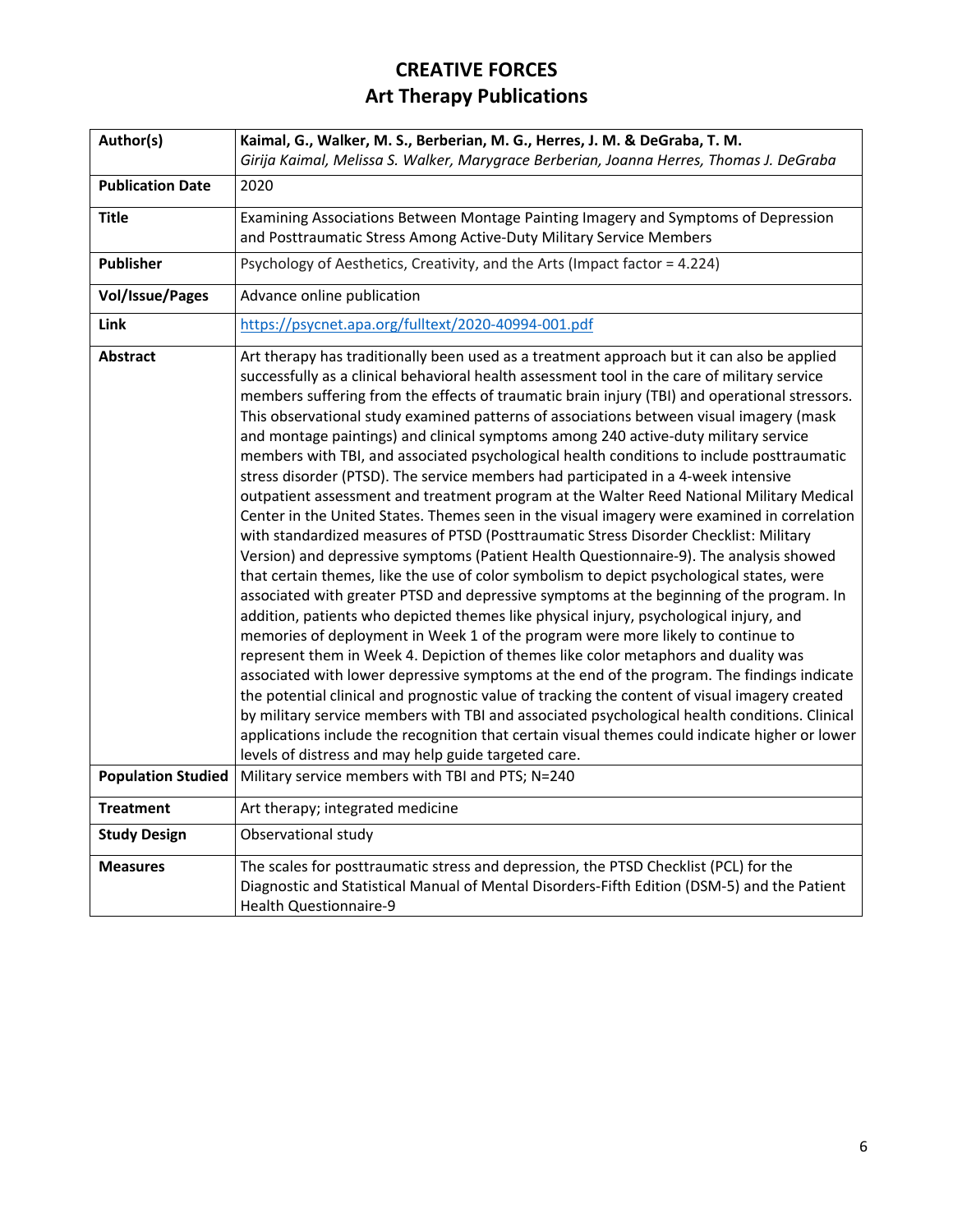<span id="page-9-1"></span><span id="page-9-0"></span>

| Author(s)                 | Kaimal, G., Walker, M. S., Herres, J., French, L. M., & DeGraba, T. J.                                                                                                                                                                                                                                                                                                                                                                                                                                                                                                                                                                                                                                                                                                                                                                                                                                                                                                                                                                                                                                                                                                                                                                                                                                                                                                                                                                                                                                                                                                                                                                                                                                                                                                                                                                                                                                                                                                         |
|---------------------------|--------------------------------------------------------------------------------------------------------------------------------------------------------------------------------------------------------------------------------------------------------------------------------------------------------------------------------------------------------------------------------------------------------------------------------------------------------------------------------------------------------------------------------------------------------------------------------------------------------------------------------------------------------------------------------------------------------------------------------------------------------------------------------------------------------------------------------------------------------------------------------------------------------------------------------------------------------------------------------------------------------------------------------------------------------------------------------------------------------------------------------------------------------------------------------------------------------------------------------------------------------------------------------------------------------------------------------------------------------------------------------------------------------------------------------------------------------------------------------------------------------------------------------------------------------------------------------------------------------------------------------------------------------------------------------------------------------------------------------------------------------------------------------------------------------------------------------------------------------------------------------------------------------------------------------------------------------------------------------|
|                           | Girija Kaimal, Melissa S. Walker, Joanna Herres, Louis M. French, Thomas J. DeGraba                                                                                                                                                                                                                                                                                                                                                                                                                                                                                                                                                                                                                                                                                                                                                                                                                                                                                                                                                                                                                                                                                                                                                                                                                                                                                                                                                                                                                                                                                                                                                                                                                                                                                                                                                                                                                                                                                            |
| <b>Publication Date</b>   | 2018                                                                                                                                                                                                                                                                                                                                                                                                                                                                                                                                                                                                                                                                                                                                                                                                                                                                                                                                                                                                                                                                                                                                                                                                                                                                                                                                                                                                                                                                                                                                                                                                                                                                                                                                                                                                                                                                                                                                                                           |
| <b>Title</b>              | Associations Between Visual Imagery and Measures of Depression, Anxiety, and Post-                                                                                                                                                                                                                                                                                                                                                                                                                                                                                                                                                                                                                                                                                                                                                                                                                                                                                                                                                                                                                                                                                                                                                                                                                                                                                                                                                                                                                                                                                                                                                                                                                                                                                                                                                                                                                                                                                             |
|                           | Traumatic Stress Among Active-Duty Military Service Members with Traumatic Brain Injury                                                                                                                                                                                                                                                                                                                                                                                                                                                                                                                                                                                                                                                                                                                                                                                                                                                                                                                                                                                                                                                                                                                                                                                                                                                                                                                                                                                                                                                                                                                                                                                                                                                                                                                                                                                                                                                                                        |
| <b>Publisher</b>          | BMJ Open (Impact factor = 2.692)                                                                                                                                                                                                                                                                                                                                                                                                                                                                                                                                                                                                                                                                                                                                                                                                                                                                                                                                                                                                                                                                                                                                                                                                                                                                                                                                                                                                                                                                                                                                                                                                                                                                                                                                                                                                                                                                                                                                               |
| <b>Vol/Issue/Pages</b>    | 8(6)                                                                                                                                                                                                                                                                                                                                                                                                                                                                                                                                                                                                                                                                                                                                                                                                                                                                                                                                                                                                                                                                                                                                                                                                                                                                                                                                                                                                                                                                                                                                                                                                                                                                                                                                                                                                                                                                                                                                                                           |
| Link                      | https://bmjopen.bmj.com/content/8/6/e021448                                                                                                                                                                                                                                                                                                                                                                                                                                                                                                                                                                                                                                                                                                                                                                                                                                                                                                                                                                                                                                                                                                                                                                                                                                                                                                                                                                                                                                                                                                                                                                                                                                                                                                                                                                                                                                                                                                                                    |
| <b>Abstract</b>           | Objectives: To compare recurring themes in the artistic expression of SMs with PTSD, TBI,<br>and PH conditions with measurable psychiatric diagnoses. Affective symptoms and struggles<br>related to verbally expressing information can limit communication in individuals with post-<br>traumatic stress symptoms and deployment-related health conditions. Visual self-expression<br>through art therapy is an alternative way for military service members (SMs) with post-<br>traumatic stress disorder (PTSD), and other psychological health (PH) conditions to<br>communicate their lived experiences. This study offers the first systematic examination of<br>associations between visual self-expression and how it relates to standardized clinical self-<br>report measures.<br>Primary Outcomes: Associations between scores on the PTSD Checklist-Military (PCL-M), the<br>Patient Health Questionnaire-9, and the Generalized Anxiety Disorder 7-item scale on visual<br>themes in depictions of aspects of individual identity (psychological injury, military symbols,<br>military identity and visual metaphors).<br>Results: Comparisons of the visual and clinical data indicate that SMs who depicted<br>psychological injury also had higher scores for post-traumatic stress and depression.<br>However, the depiction of military unit identity, nature metaphors, sociocultural metaphors,<br>and cultural and historical characters was associated with lower post-traumatic stress,<br>depression, and anxiety scores. Similarly, the use of color-related symbolism and fragmented<br>military symbols was associated with higher anxiety, depression, and post-traumatic stress<br>scores.<br>Conclusions: There are emergent patterns of resilience and risk embedded in the use of<br>images created by the participants, which in turn could provide valuable information for<br>patients, clinicians and caregivers serving this population. |
| <b>Population Studied</b> | Active duty military service members with a history of TBI, PTS and related psychological                                                                                                                                                                                                                                                                                                                                                                                                                                                                                                                                                                                                                                                                                                                                                                                                                                                                                                                                                                                                                                                                                                                                                                                                                                                                                                                                                                                                                                                                                                                                                                                                                                                                                                                                                                                                                                                                                      |
|                           | health conditions receiving treatment at the National Intrepid Center of Excellence (NICoE);<br>$N = 370$                                                                                                                                                                                                                                                                                                                                                                                                                                                                                                                                                                                                                                                                                                                                                                                                                                                                                                                                                                                                                                                                                                                                                                                                                                                                                                                                                                                                                                                                                                                                                                                                                                                                                                                                                                                                                                                                      |
| <b>Treatment</b>          | Art therapy; integrated medicine; standalone treatment.                                                                                                                                                                                                                                                                                                                                                                                                                                                                                                                                                                                                                                                                                                                                                                                                                                                                                                                                                                                                                                                                                                                                                                                                                                                                                                                                                                                                                                                                                                                                                                                                                                                                                                                                                                                                                                                                                                                        |
|                           | The images used for analysis were created by the SMs in the form of masks during art                                                                                                                                                                                                                                                                                                                                                                                                                                                                                                                                                                                                                                                                                                                                                                                                                                                                                                                                                                                                                                                                                                                                                                                                                                                                                                                                                                                                                                                                                                                                                                                                                                                                                                                                                                                                                                                                                           |
|                           | therapy sessions in week 1 of a 4-week integrative treatment program.                                                                                                                                                                                                                                                                                                                                                                                                                                                                                                                                                                                                                                                                                                                                                                                                                                                                                                                                                                                                                                                                                                                                                                                                                                                                                                                                                                                                                                                                                                                                                                                                                                                                                                                                                                                                                                                                                                          |
| <b>Study Design</b>       | ANCOVA and correlational analysis of data on clinical symptoms of posttraumatic stress,                                                                                                                                                                                                                                                                                                                                                                                                                                                                                                                                                                                                                                                                                                                                                                                                                                                                                                                                                                                                                                                                                                                                                                                                                                                                                                                                                                                                                                                                                                                                                                                                                                                                                                                                                                                                                                                                                        |
|                           | depression, and anxiety compared with visual themes in mask imagery                                                                                                                                                                                                                                                                                                                                                                                                                                                                                                                                                                                                                                                                                                                                                                                                                                                                                                                                                                                                                                                                                                                                                                                                                                                                                                                                                                                                                                                                                                                                                                                                                                                                                                                                                                                                                                                                                                            |
| <b>Measures</b>           | Themes in masks, PTSD Checklist-Military (PCL-M), Patient Health Questionnaire-9,                                                                                                                                                                                                                                                                                                                                                                                                                                                                                                                                                                                                                                                                                                                                                                                                                                                                                                                                                                                                                                                                                                                                                                                                                                                                                                                                                                                                                                                                                                                                                                                                                                                                                                                                                                                                                                                                                              |
|                           | Generalized Anxiety Disorder 7-item scale                                                                                                                                                                                                                                                                                                                                                                                                                                                                                                                                                                                                                                                                                                                                                                                                                                                                                                                                                                                                                                                                                                                                                                                                                                                                                                                                                                                                                                                                                                                                                                                                                                                                                                                                                                                                                                                                                                                                      |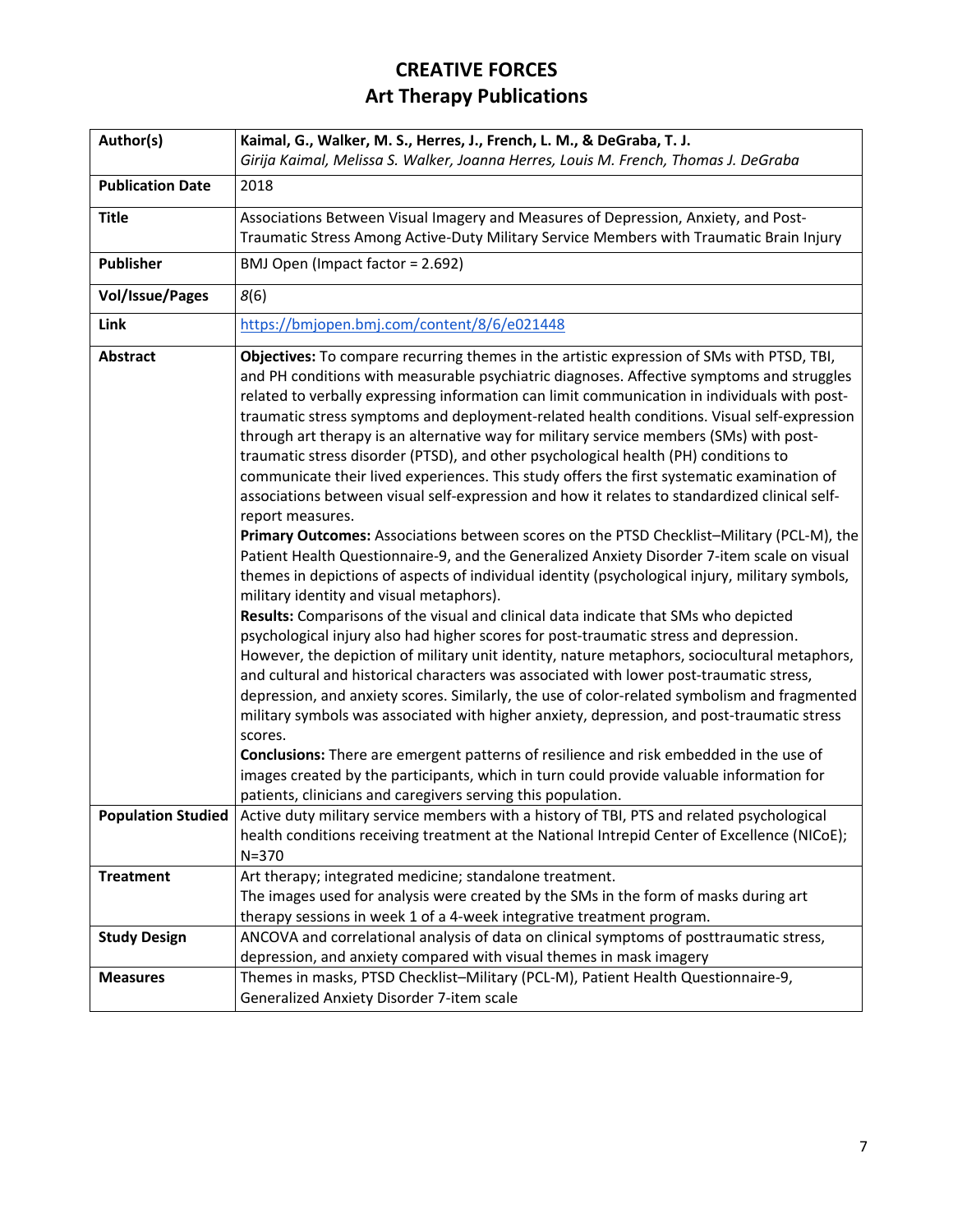<span id="page-10-1"></span><span id="page-10-0"></span>

| Author(s)                 | Landless, B. M., Walker, M. S., & Kaimal, G.                                                                                                                                                                                                                                                                                                                                                                                                                                                                                                                                                                                                                                                                                                                                                                                                                                                                                                                                                                                                                                                                                                                                                                                                                                                                                                                                                                                                                                                                                                                                                                                                                                                                                                                                                                                                                                                                                                                                                                                                                                                                                                                                                                                                                                                                                                                                                                                                                                                                                                                                                                                            |
|---------------------------|-----------------------------------------------------------------------------------------------------------------------------------------------------------------------------------------------------------------------------------------------------------------------------------------------------------------------------------------------------------------------------------------------------------------------------------------------------------------------------------------------------------------------------------------------------------------------------------------------------------------------------------------------------------------------------------------------------------------------------------------------------------------------------------------------------------------------------------------------------------------------------------------------------------------------------------------------------------------------------------------------------------------------------------------------------------------------------------------------------------------------------------------------------------------------------------------------------------------------------------------------------------------------------------------------------------------------------------------------------------------------------------------------------------------------------------------------------------------------------------------------------------------------------------------------------------------------------------------------------------------------------------------------------------------------------------------------------------------------------------------------------------------------------------------------------------------------------------------------------------------------------------------------------------------------------------------------------------------------------------------------------------------------------------------------------------------------------------------------------------------------------------------------------------------------------------------------------------------------------------------------------------------------------------------------------------------------------------------------------------------------------------------------------------------------------------------------------------------------------------------------------------------------------------------------------------------------------------------------------------------------------------------|
|                           | Bronwen M. Landless, Melissa S. Walker, Girija Kaimal                                                                                                                                                                                                                                                                                                                                                                                                                                                                                                                                                                                                                                                                                                                                                                                                                                                                                                                                                                                                                                                                                                                                                                                                                                                                                                                                                                                                                                                                                                                                                                                                                                                                                                                                                                                                                                                                                                                                                                                                                                                                                                                                                                                                                                                                                                                                                                                                                                                                                                                                                                                   |
| <b>Publication Date</b>   | 2018                                                                                                                                                                                                                                                                                                                                                                                                                                                                                                                                                                                                                                                                                                                                                                                                                                                                                                                                                                                                                                                                                                                                                                                                                                                                                                                                                                                                                                                                                                                                                                                                                                                                                                                                                                                                                                                                                                                                                                                                                                                                                                                                                                                                                                                                                                                                                                                                                                                                                                                                                                                                                                    |
| <b>Title</b>              | Using Human and Computer-Based text Analysis of Clinical Notes to Understand Military<br>Service Members' Experiences with Therapeutic Writing                                                                                                                                                                                                                                                                                                                                                                                                                                                                                                                                                                                                                                                                                                                                                                                                                                                                                                                                                                                                                                                                                                                                                                                                                                                                                                                                                                                                                                                                                                                                                                                                                                                                                                                                                                                                                                                                                                                                                                                                                                                                                                                                                                                                                                                                                                                                                                                                                                                                                          |
| <b>Publisher</b>          | The Arts in Psychotherapy (Impact factor = $1.404$ )                                                                                                                                                                                                                                                                                                                                                                                                                                                                                                                                                                                                                                                                                                                                                                                                                                                                                                                                                                                                                                                                                                                                                                                                                                                                                                                                                                                                                                                                                                                                                                                                                                                                                                                                                                                                                                                                                                                                                                                                                                                                                                                                                                                                                                                                                                                                                                                                                                                                                                                                                                                    |
| <b>Vol/Issue/Pages</b>    | 62, 77-84                                                                                                                                                                                                                                                                                                                                                                                                                                                                                                                                                                                                                                                                                                                                                                                                                                                                                                                                                                                                                                                                                                                                                                                                                                                                                                                                                                                                                                                                                                                                                                                                                                                                                                                                                                                                                                                                                                                                                                                                                                                                                                                                                                                                                                                                                                                                                                                                                                                                                                                                                                                                                               |
| Link                      | https://doi.org/10.1016/j.aip.2018.10.002                                                                                                                                                                                                                                                                                                                                                                                                                                                                                                                                                                                                                                                                                                                                                                                                                                                                                                                                                                                                                                                                                                                                                                                                                                                                                                                                                                                                                                                                                                                                                                                                                                                                                                                                                                                                                                                                                                                                                                                                                                                                                                                                                                                                                                                                                                                                                                                                                                                                                                                                                                                               |
| <b>Abstract</b>           | Background: Therapeutic writing interventions have been shown to improve both physical<br>health and emotional well-being. This brief report examines the usefulness of clinical notes<br>as a data source and presents two different analyses of individual clinical notes of<br>therapeutic writing group sessions: analysis performed by a person and analysis by a<br>computer-based program (Pennebaker, Booth, Boyd & Francis, 2015).<br>Method: The therapeutic writing sessions were offered during the second week of treatment<br>at the National Intrepid Center of Excellence (NICoE) as part of an integrative care model for<br>service members (SMs) with TBI and PTS. The sessions were documented in the military<br>healthcare system's patient record application by the art therapist and art therapy interns at<br>the NICoE. Clinical notes were informed by SM self-report surveys and clinician observations.<br>Notes from May 2012 to 2015 and were pulled and coded manually for emerging themes,<br>then separately analyzed by a computer software text content analysis program (Pennebaker<br>et al., 2015).<br>Results: Overall, SMs reported more positive than negative, neutral, or mixed emotions<br>during and after the therapeutic writing experience. Some reported a change from negative<br>to positive emotions through the writing process, and many described experiencing relief<br>during and after sessions. SMs wrote on a wide range of topics. Most SMs kept their writing<br>pieces, although some destroyed them or shared them with others, and a few SMs gifted the<br>pieces. Computerized-based analysis (Pennebaker et al., 2015) indicated that work and social<br>were the most prominent content theme areas. It also showed that positive emotions were<br>more evident than negative emotions in the clinical notes and that the focus of the notes<br>was primarily on the present rather than on the past or the future.<br>Implications: Many SMs perceived the therapeutic writing experience as therapeutic, a<br>relevant coping skill, and enjoyable. Some, however, preferred to work on art therapy<br>projects they had begun in previous sessions (such as mask-making) during the writing<br>sessions. The computer-based analysis of the clinical notes took much less time than the<br>human analysis, but it did not produce results of comparable richness or nuance. Computer-<br>based analysis of the actual therapeutic writing pieces may provide deeper insights into the<br>content and themes that emerged during this therapeutic intervention. |
| <b>Population Studied</b> | Service members with TBI and/or PTS at the National Intrepid Center of Excellence (NICoE);<br>$N = 200$                                                                                                                                                                                                                                                                                                                                                                                                                                                                                                                                                                                                                                                                                                                                                                                                                                                                                                                                                                                                                                                                                                                                                                                                                                                                                                                                                                                                                                                                                                                                                                                                                                                                                                                                                                                                                                                                                                                                                                                                                                                                                                                                                                                                                                                                                                                                                                                                                                                                                                                                 |
| <b>Treatment</b>          | Therapeutic/expressive writing; integrated medicine; standalone treatment                                                                                                                                                                                                                                                                                                                                                                                                                                                                                                                                                                                                                                                                                                                                                                                                                                                                                                                                                                                                                                                                                                                                                                                                                                                                                                                                                                                                                                                                                                                                                                                                                                                                                                                                                                                                                                                                                                                                                                                                                                                                                                                                                                                                                                                                                                                                                                                                                                                                                                                                                               |
| <b>Study Design</b>       | Qualitative (thematic analysis)                                                                                                                                                                                                                                                                                                                                                                                                                                                                                                                                                                                                                                                                                                                                                                                                                                                                                                                                                                                                                                                                                                                                                                                                                                                                                                                                                                                                                                                                                                                                                                                                                                                                                                                                                                                                                                                                                                                                                                                                                                                                                                                                                                                                                                                                                                                                                                                                                                                                                                                                                                                                         |
| <b>Measures</b>           | Clinical notes, tallies of qualitative themes generated through LIWC                                                                                                                                                                                                                                                                                                                                                                                                                                                                                                                                                                                                                                                                                                                                                                                                                                                                                                                                                                                                                                                                                                                                                                                                                                                                                                                                                                                                                                                                                                                                                                                                                                                                                                                                                                                                                                                                                                                                                                                                                                                                                                                                                                                                                                                                                                                                                                                                                                                                                                                                                                    |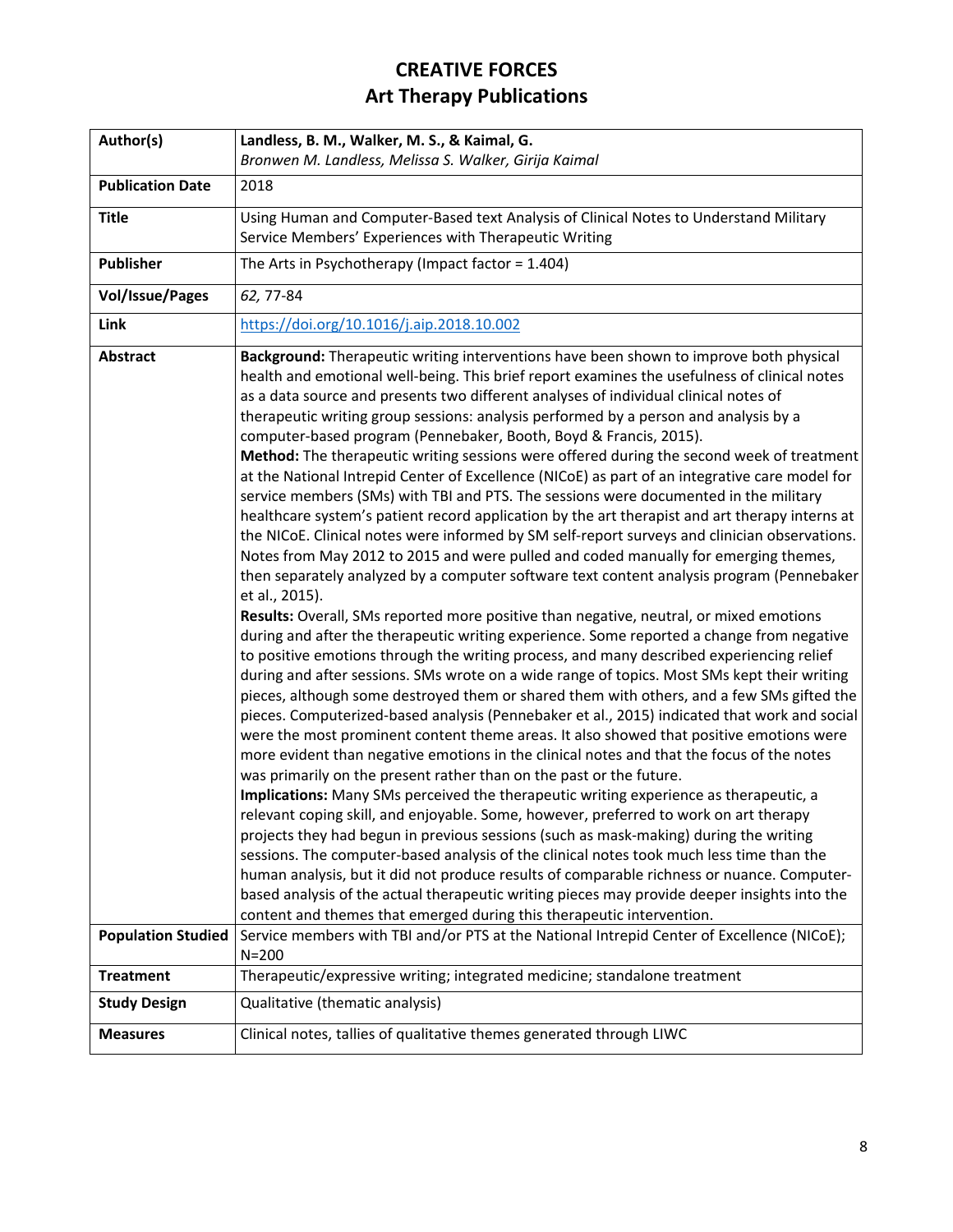<span id="page-11-1"></span><span id="page-11-0"></span>

| Author(s)                 | Maltz, B., Hoyt, T., Uomoto, J., & Herodes, M.                                                                                                                                                                                                                                                                                                                                                                                                                                                                                                                                                                                                                                                                                                                                                                                                                                                                                                                                                                                                                                                                                                                                                             |
|---------------------------|------------------------------------------------------------------------------------------------------------------------------------------------------------------------------------------------------------------------------------------------------------------------------------------------------------------------------------------------------------------------------------------------------------------------------------------------------------------------------------------------------------------------------------------------------------------------------------------------------------------------------------------------------------------------------------------------------------------------------------------------------------------------------------------------------------------------------------------------------------------------------------------------------------------------------------------------------------------------------------------------------------------------------------------------------------------------------------------------------------------------------------------------------------------------------------------------------------|
|                           | Brenda Maltz, Tim Hoyt, Jay Uomoto, Megan Herodes                                                                                                                                                                                                                                                                                                                                                                                                                                                                                                                                                                                                                                                                                                                                                                                                                                                                                                                                                                                                                                                                                                                                                          |
| <b>Publication Date</b>   | 2020                                                                                                                                                                                                                                                                                                                                                                                                                                                                                                                                                                                                                                                                                                                                                                                                                                                                                                                                                                                                                                                                                                                                                                                                       |
| <b>Title</b>              | A Case Analysis of Service Member Trauma Processing Related to Art Therapy within a                                                                                                                                                                                                                                                                                                                                                                                                                                                                                                                                                                                                                                                                                                                                                                                                                                                                                                                                                                                                                                                                                                                        |
|                           | Military-Intensive Outpatient Program                                                                                                                                                                                                                                                                                                                                                                                                                                                                                                                                                                                                                                                                                                                                                                                                                                                                                                                                                                                                                                                                                                                                                                      |
| <b>Publisher</b>          | Journal of Clinical Psychology (Impact factor = 2.885)                                                                                                                                                                                                                                                                                                                                                                                                                                                                                                                                                                                                                                                                                                                                                                                                                                                                                                                                                                                                                                                                                                                                                     |
| <b>Vol/Issue/Pages</b>    | Advance online publication                                                                                                                                                                                                                                                                                                                                                                                                                                                                                                                                                                                                                                                                                                                                                                                                                                                                                                                                                                                                                                                                                                                                                                                 |
| Link                      | https://onlinelibrary.wiley.com/doi/full/10.1002/jclp.22929                                                                                                                                                                                                                                                                                                                                                                                                                                                                                                                                                                                                                                                                                                                                                                                                                                                                                                                                                                                                                                                                                                                                                |
| <b>Abstract</b>           | Objectives: Art therapy has been widely used in clinical settings and has shown preliminary<br>success in military trauma. This case study describes a mask-making art therapy directive<br>facilitated by a board-certified art therapist as an adjunct to group posttraumatic stress<br>disorder (PTSD) treatment in a military intensive outpatient program.<br>Methods: Described are clinical outcome measures, linguistic analysis of a personal journal,<br>evaluation of this servicemember's artwork, and experiences in the program.<br>Results: Mask-making, as a trauma-focused group art therapy directive, expanded the<br>understanding of treatment progress reflected in journal notes, mask imagery, and by a<br>change in linguistic indices of trauma processing, despite an overall increase in PTSD<br>symptoms as he confronted his traumatic experiences. He reported improvement in coping<br>and successfully returned to full military duty following treatment.<br>Conclusions: This case study suggests that art therapy and written narrative, combined with<br>standardized self-report assessments, may more accurately indicate improvement in overall<br>PTSD treatment. |
| <b>Population Studied</b> | Active-duty Navy Senior Chief Petty Officer; N=1                                                                                                                                                                                                                                                                                                                                                                                                                                                                                                                                                                                                                                                                                                                                                                                                                                                                                                                                                                                                                                                                                                                                                           |
| <b>Treatment</b>          | Two sequential courses of intensive outpatient group-based treatment                                                                                                                                                                                                                                                                                                                                                                                                                                                                                                                                                                                                                                                                                                                                                                                                                                                                                                                                                                                                                                                                                                                                       |
| <b>Study Design</b>       | Qualitative (case study)                                                                                                                                                                                                                                                                                                                                                                                                                                                                                                                                                                                                                                                                                                                                                                                                                                                                                                                                                                                                                                                                                                                                                                                   |
| <b>Measures</b>           | Clinical notes, BASIS-24, Behavior and Symptom Identification Scale-24 Overall Score; PCL-5,<br>PTSD Checklist for DSM-5; PHQ-9, Patient Health Questionnaire-9; PTSDT, posttraumatic<br>stress disorder track; SRT, skills and resiliency track                                                                                                                                                                                                                                                                                                                                                                                                                                                                                                                                                                                                                                                                                                                                                                                                                                                                                                                                                           |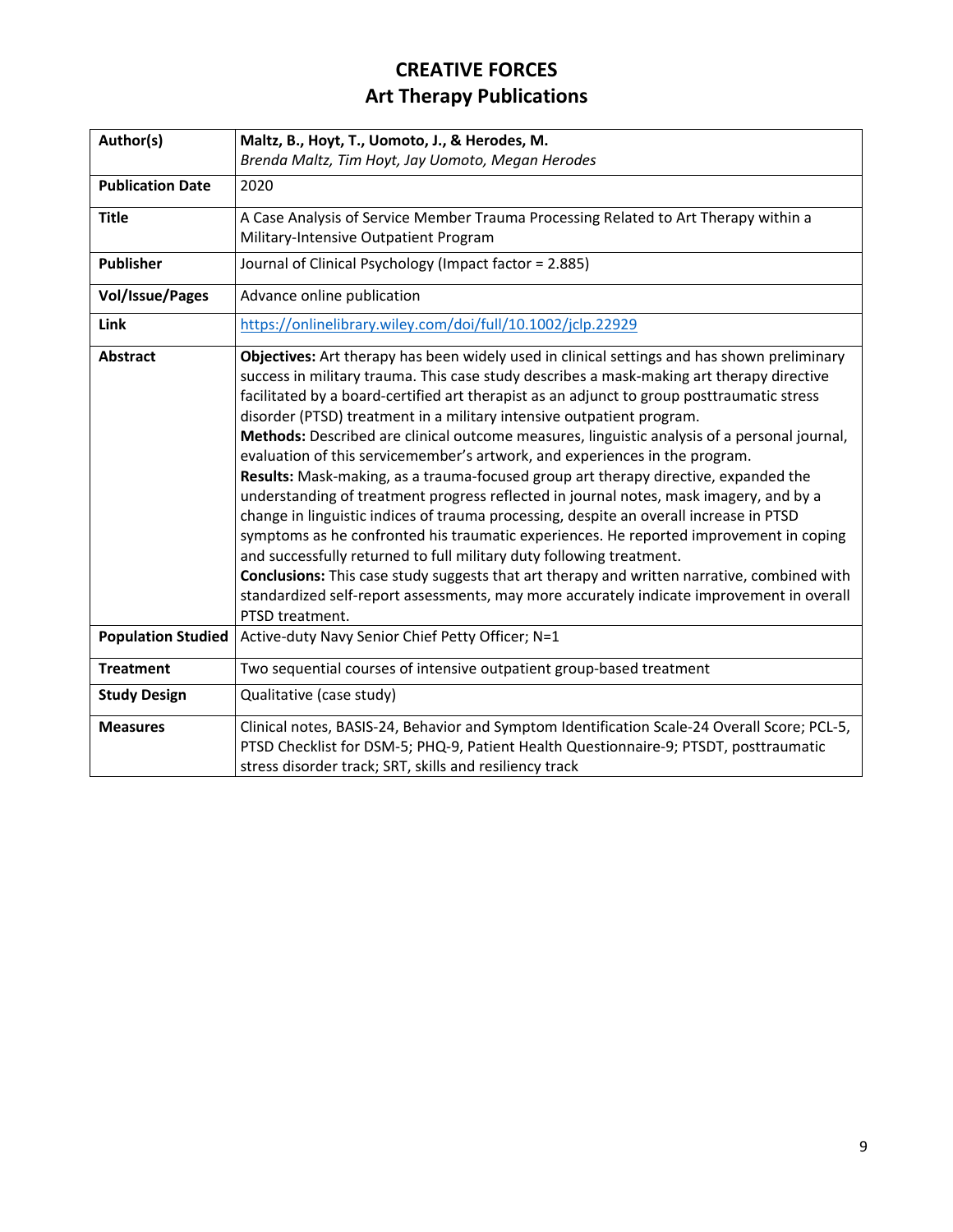<span id="page-12-1"></span><span id="page-12-0"></span>

| Author(s)                 | Walker, M. S., Kaimal, G., Gonzaga, A. M. L., Myers-Coffman, K. A., & DeGraba, T. J.                                                                                                                                                                                                                                                                                                                                                                                                                                                                                                                                                                                                                                                                                                                                                                                                                                                                                                                                                                                                                                                                                                                                                      |
|---------------------------|-------------------------------------------------------------------------------------------------------------------------------------------------------------------------------------------------------------------------------------------------------------------------------------------------------------------------------------------------------------------------------------------------------------------------------------------------------------------------------------------------------------------------------------------------------------------------------------------------------------------------------------------------------------------------------------------------------------------------------------------------------------------------------------------------------------------------------------------------------------------------------------------------------------------------------------------------------------------------------------------------------------------------------------------------------------------------------------------------------------------------------------------------------------------------------------------------------------------------------------------|
|                           | Melissa S. Walker, Girija Kaimal, Adele M. L. Gonzaga, Katherine A. Myers-Coffman, Thomas                                                                                                                                                                                                                                                                                                                                                                                                                                                                                                                                                                                                                                                                                                                                                                                                                                                                                                                                                                                                                                                                                                                                                 |
|                           | J. DeGraba                                                                                                                                                                                                                                                                                                                                                                                                                                                                                                                                                                                                                                                                                                                                                                                                                                                                                                                                                                                                                                                                                                                                                                                                                                |
| <b>Publication Date</b>   | 2017                                                                                                                                                                                                                                                                                                                                                                                                                                                                                                                                                                                                                                                                                                                                                                                                                                                                                                                                                                                                                                                                                                                                                                                                                                      |
| <b>Title</b>              | Active-Duty Military Service Members' Visual Representations of PTSD and TBI in Masks                                                                                                                                                                                                                                                                                                                                                                                                                                                                                                                                                                                                                                                                                                                                                                                                                                                                                                                                                                                                                                                                                                                                                     |
| <b>Publisher</b>          | International Journal of Qualitative Studies on Health and Well-being (Impact factor = 1.947)                                                                                                                                                                                                                                                                                                                                                                                                                                                                                                                                                                                                                                                                                                                                                                                                                                                                                                                                                                                                                                                                                                                                             |
| <b>Vol/Issue/Pages</b>    | 12(1)                                                                                                                                                                                                                                                                                                                                                                                                                                                                                                                                                                                                                                                                                                                                                                                                                                                                                                                                                                                                                                                                                                                                                                                                                                     |
| Link                      | https://www.tandfonline.com/doi/abs/10.1080/17482631.2016.1267317                                                                                                                                                                                                                                                                                                                                                                                                                                                                                                                                                                                                                                                                                                                                                                                                                                                                                                                                                                                                                                                                                                                                                                         |
| <b>Abstract</b>           | Active-duty military service members have a significant risk of sustaining physical and<br>psychological trauma resulting in traumatic brain injury (TBI) and post-traumatic stress<br>disorder (PTSD). Within an interdisciplinary treatment approach at the National Intrepid<br>Center of Excellence, service members participated in mask making during art therapy<br>sessions. This study presents an analysis of the mask-making experiences of service members<br>(n=370) with persistent symptoms from combat- and mission-related TBI, PTSD, and other<br>concurrent mood issues. Data sources included mask images and therapist notes collected<br>over a five-year period. The data were coded and analyzed using grounded theory methods.<br>Findings indicated that mask making offered visual representations of the self-related to<br>individual personhood, relationships, community, and society. Imagery themes referenced<br>the injury, relational supports/losses, identity transitions/questions, cultural metaphors,<br>existential reflections, and conflicted sense of self. These visual insights provided an<br>increased understanding of the experiences of service members, facilitating their recovery. |
| <b>Population Studied</b> | Active duty service members; N=370                                                                                                                                                                                                                                                                                                                                                                                                                                                                                                                                                                                                                                                                                                                                                                                                                                                                                                                                                                                                                                                                                                                                                                                                        |
| <b>Treatment</b>          | Art therapy; integrated medicine; standalone treatment; group art therapy sessions in week<br>1 of 4-week program medicine                                                                                                                                                                                                                                                                                                                                                                                                                                                                                                                                                                                                                                                                                                                                                                                                                                                                                                                                                                                                                                                                                                                |
| <b>Study Design</b>       | Grounded theory thematic analysis of content in masks and clinical notes created by art<br>therapist                                                                                                                                                                                                                                                                                                                                                                                                                                                                                                                                                                                                                                                                                                                                                                                                                                                                                                                                                                                                                                                                                                                                      |
| <b>Measures</b>           | Images and clinical notes                                                                                                                                                                                                                                                                                                                                                                                                                                                                                                                                                                                                                                                                                                                                                                                                                                                                                                                                                                                                                                                                                                                                                                                                                 |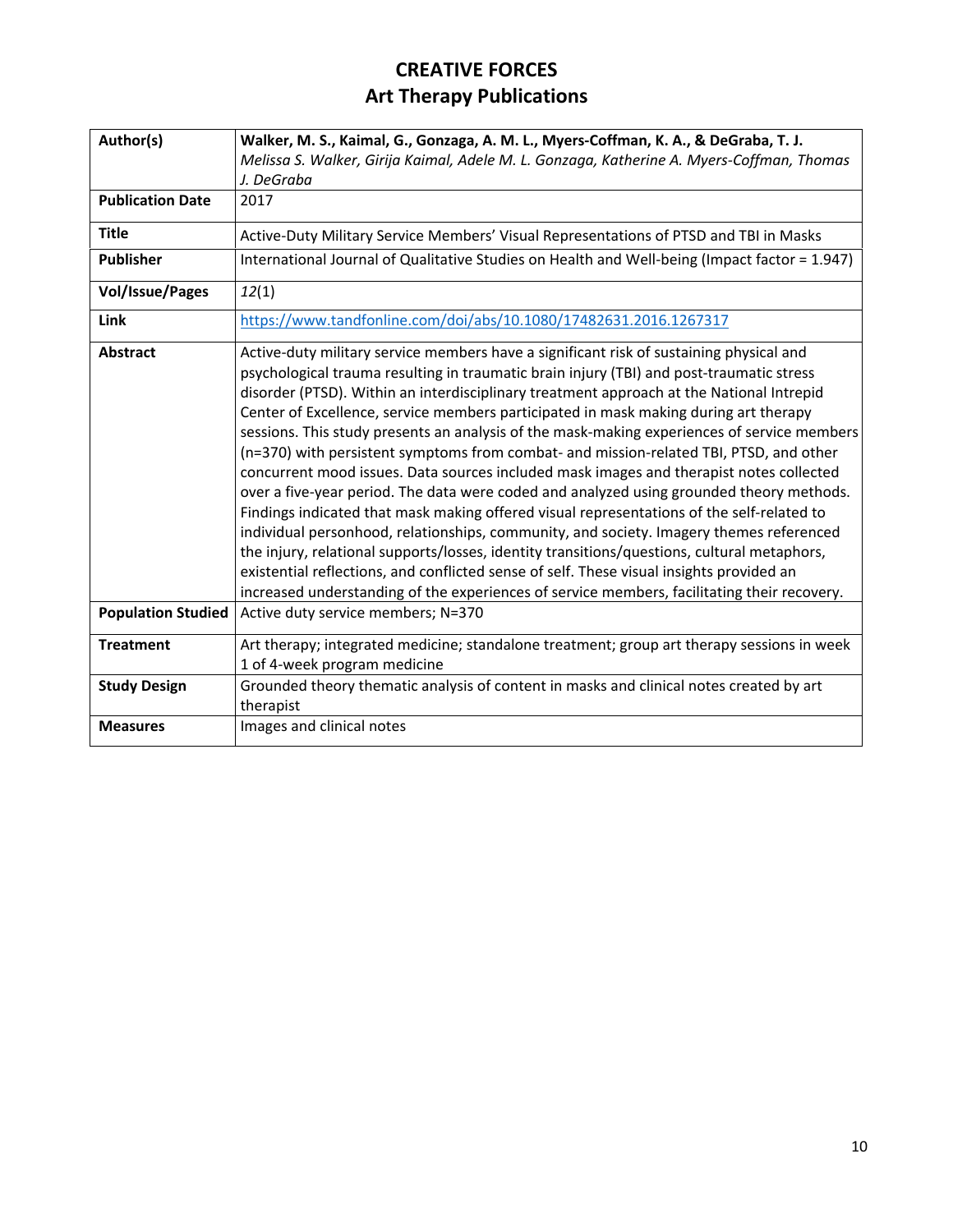<span id="page-13-1"></span><span id="page-13-0"></span>

| Author(s)                 | Walker, M. S., Kaimal, G., Koffman, R., & DeGraba, T. J.                                                                                                                                                                                                                                                                                                                                                                                                                                                                                                                                                                                                                                                                                                                                                                                                                                     |
|---------------------------|----------------------------------------------------------------------------------------------------------------------------------------------------------------------------------------------------------------------------------------------------------------------------------------------------------------------------------------------------------------------------------------------------------------------------------------------------------------------------------------------------------------------------------------------------------------------------------------------------------------------------------------------------------------------------------------------------------------------------------------------------------------------------------------------------------------------------------------------------------------------------------------------|
|                           | Melissa S. Walker, Girija Kaimal, Robert Koffman, Thomas J. DeGraba                                                                                                                                                                                                                                                                                                                                                                                                                                                                                                                                                                                                                                                                                                                                                                                                                          |
| <b>Publication Date</b>   | 2016                                                                                                                                                                                                                                                                                                                                                                                                                                                                                                                                                                                                                                                                                                                                                                                                                                                                                         |
| <b>Title</b>              | Art Therapy for PTSD and TBI: A Senior Active Duty Military Service Member's Therapeutic                                                                                                                                                                                                                                                                                                                                                                                                                                                                                                                                                                                                                                                                                                                                                                                                     |
|                           | Journey                                                                                                                                                                                                                                                                                                                                                                                                                                                                                                                                                                                                                                                                                                                                                                                                                                                                                      |
| <b>Publisher</b>          | The Arts in Psychotherapy (Impact factor = $1.404$ )                                                                                                                                                                                                                                                                                                                                                                                                                                                                                                                                                                                                                                                                                                                                                                                                                                         |
| <b>Vol/Issue/Pages</b>    | 49(2), 10-16                                                                                                                                                                                                                                                                                                                                                                                                                                                                                                                                                                                                                                                                                                                                                                                                                                                                                 |
| Link                      | https://www.sciencedirect.com/science/article/pii/S0197455616300636                                                                                                                                                                                                                                                                                                                                                                                                                                                                                                                                                                                                                                                                                                                                                                                                                          |
| <b>Abstract</b>           | Art therapy is increasingly being accepted as a form of complementary and integrative care<br>for military veterans affected by trauma and injuries in the line of duty. Less is known,<br>however, about the applications of art therapy for co-morbid traumatic brain injury (TBI) and<br>post-traumatic stress disorder (PTSD). In addition, most studies to date have focused on art<br>therapy with veterans (former military service members) rather than with active duty service<br>members. Furthermore, there are no studies that have examined the unique context of PTSD<br>in senior military personnel. This case study presents the therapeutic process through art<br>therapy in the case of a senior active duty military service member (with chronic PTSD and<br>TBI) in the context of an integrated model of care that included medical and complementary<br>therapies. |
| <b>Population Studied</b> | Senior active duty military service member; N=1                                                                                                                                                                                                                                                                                                                                                                                                                                                                                                                                                                                                                                                                                                                                                                                                                                              |
| <b>Treatment</b>          | Art therapy; integrated medicine, standalone treatment: The patient underwent a series of<br>treatments, including complementary and integrative therapies, and medical and psychiatric<br>care.                                                                                                                                                                                                                                                                                                                                                                                                                                                                                                                                                                                                                                                                                             |
| <b>Study Design</b>       | Case study                                                                                                                                                                                                                                                                                                                                                                                                                                                                                                                                                                                                                                                                                                                                                                                                                                                                                   |
| <b>Measures</b>           | Images and clinical notes                                                                                                                                                                                                                                                                                                                                                                                                                                                                                                                                                                                                                                                                                                                                                                                                                                                                    |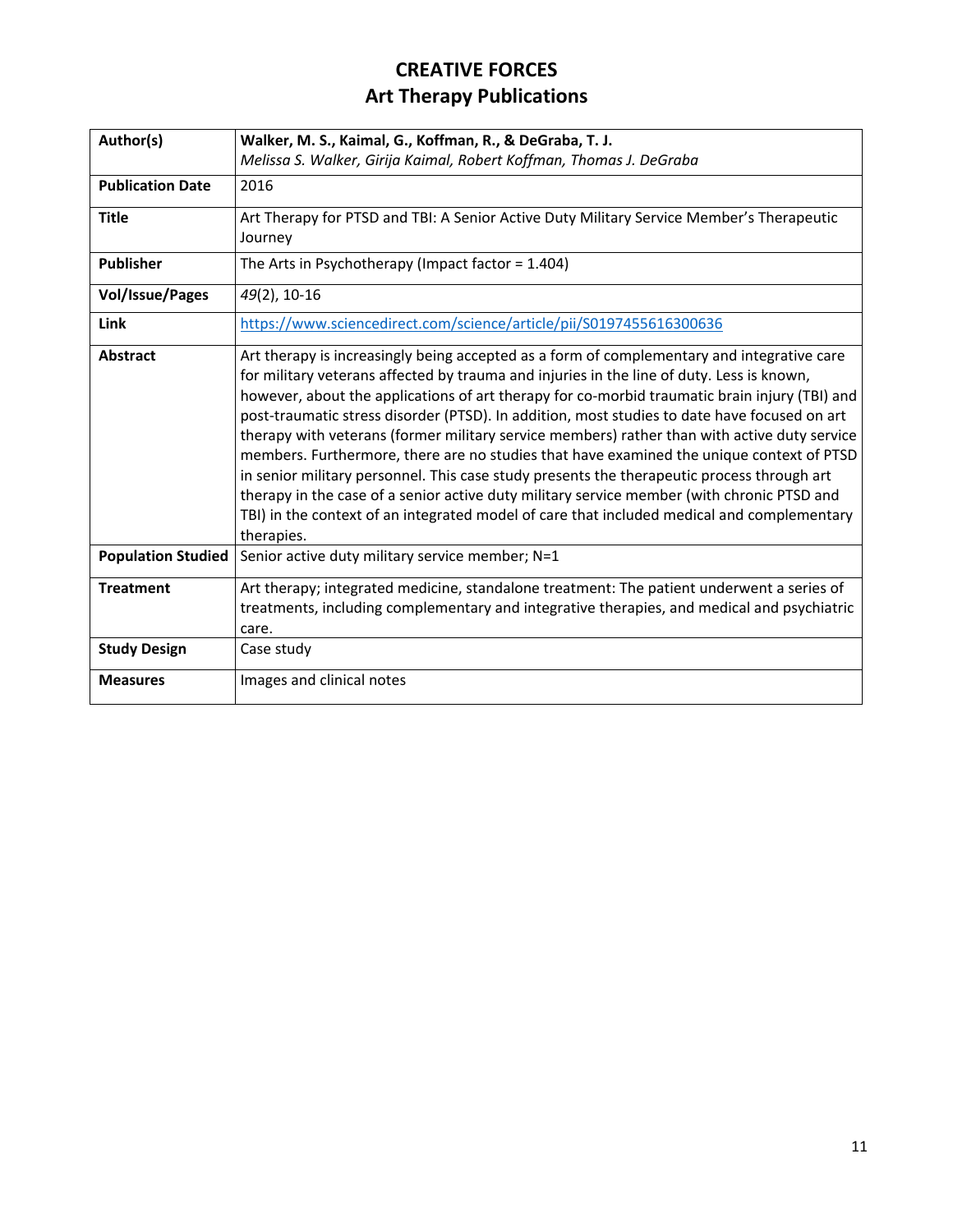<span id="page-14-1"></span><span id="page-14-0"></span>

| Author(s)                 | Walker, M. S., Stamper, A. M., Nathan, D. E., & Riedy, G.                                       |
|---------------------------|-------------------------------------------------------------------------------------------------|
|                           | Melissa S. Walker, Adrienne M. Stamper, Dominic E. Nathan, Gerard Riedy                         |
| <b>Publication Date</b>   | 2018                                                                                            |
| <b>Title</b>              | Art Therapy and Underlying fMRI Brain Patterns in Military TBI: A Case Series                   |
| <b>Publisher</b>          | International Journal of Art Therapy (Impact factor = 1.667)                                    |
| <b>Vol/Issue/Pages</b>    | 23(4), 180-187                                                                                  |
| Link                      | https://www.tandfonline.com/doi/full/10.1080/17454832.2018.1473453?scroll=top&needA             |
|                           | ccess=true                                                                                      |
| <b>Abstract</b>           | TBI and PTSD are global issues and are often referred to as signature wounds of the Iraq and    |
|                           | Afghanistan wars. Art therapy can provide unique insights into military service members'        |
|                           | injuries and states of mind via externalization within an art product; however, interpretation  |
|                           | of results is complex and subjective. Advance neuroimaging tools such as resting state fMRI     |
|                           | can be employed to demonstrate objective measures of brain structure and activity. This         |
|                           | case series highlights two distinct patient profiles, suggesting a relationship between resting |
|                           | state connectivity maps and dynamic thalamic connectivity (as well as PCL-C and NSI scores      |
|                           | and brain scars) and the corresponding visual elements of masks made during art therapy         |
|                           | treatment. Ultimately, this study indicates a need for future research examining potential      |
|                           | neurological changes pre- and post-art therapy treatment.                                       |
| <b>Population Studied</b> | Service members in treatment at the National Intrepid Center of Excellence (NICoE); N=10        |
| <b>Treatment</b>          | Art therapy; integrated medicine; standalone treatment; group art therapy sessions in week      |
|                           | 1 of 4-week NICoE program; neuroimaging                                                         |
| <b>Study Design</b>       | Case series; between-group comparisons of data on clinical symptoms, neuroimaging and           |
|                           | visual themes in masks and correlational analysis                                               |
| <b>Measures</b>           | Correlational study of service member art therapy products and fMRI (thalamic and default       |
|                           | mode network activity, brain scar totals) as well as PCL-M/NSI outcomes; art therapy product    |
|                           | images, NSI and PCL-M scores, fMRI neuroimaging                                                 |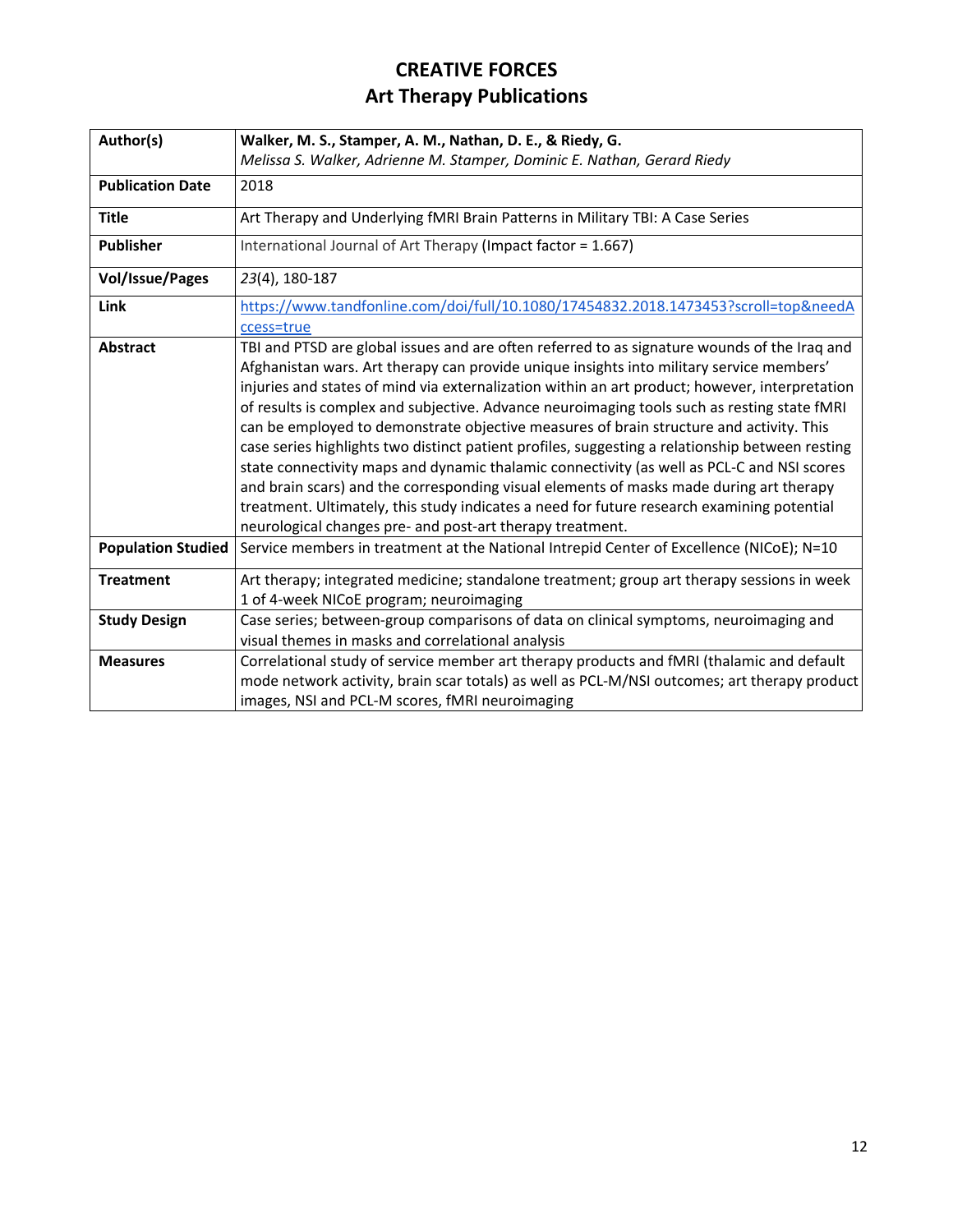<span id="page-15-1"></span><span id="page-15-0"></span>

| Author(s)                                    | Bradt, J., Biondo, J., & Vaudreuil, R.                                                                                                                                                                                                                                                                                                                                                                                                                                                                                                                                                                                                                                                                                                                                                                                                                                                                                                                                                                                                                                                                                                                                                                                                                                                                                                                                                                                                                                                                                                                                                                                      |
|----------------------------------------------|-----------------------------------------------------------------------------------------------------------------------------------------------------------------------------------------------------------------------------------------------------------------------------------------------------------------------------------------------------------------------------------------------------------------------------------------------------------------------------------------------------------------------------------------------------------------------------------------------------------------------------------------------------------------------------------------------------------------------------------------------------------------------------------------------------------------------------------------------------------------------------------------------------------------------------------------------------------------------------------------------------------------------------------------------------------------------------------------------------------------------------------------------------------------------------------------------------------------------------------------------------------------------------------------------------------------------------------------------------------------------------------------------------------------------------------------------------------------------------------------------------------------------------------------------------------------------------------------------------------------------------|
|                                              | Joke Bradt, Jacelyn Biondo, Rebecca Vaudreuil                                                                                                                                                                                                                                                                                                                                                                                                                                                                                                                                                                                                                                                                                                                                                                                                                                                                                                                                                                                                                                                                                                                                                                                                                                                                                                                                                                                                                                                                                                                                                                               |
| <b>Publication Date</b>                      | 2019                                                                                                                                                                                                                                                                                                                                                                                                                                                                                                                                                                                                                                                                                                                                                                                                                                                                                                                                                                                                                                                                                                                                                                                                                                                                                                                                                                                                                                                                                                                                                                                                                        |
| <b>Title</b>                                 | Songs Created by Military Service Members in Music Therapy: A Retrospective Analysis                                                                                                                                                                                                                                                                                                                                                                                                                                                                                                                                                                                                                                                                                                                                                                                                                                                                                                                                                                                                                                                                                                                                                                                                                                                                                                                                                                                                                                                                                                                                        |
| <b>Publisher</b>                             | The Arts in Psychotherapy (Impact factor = 1.404)                                                                                                                                                                                                                                                                                                                                                                                                                                                                                                                                                                                                                                                                                                                                                                                                                                                                                                                                                                                                                                                                                                                                                                                                                                                                                                                                                                                                                                                                                                                                                                           |
| <b>Vol/Issue/Pages</b>                       | 62; 19-27                                                                                                                                                                                                                                                                                                                                                                                                                                                                                                                                                                                                                                                                                                                                                                                                                                                                                                                                                                                                                                                                                                                                                                                                                                                                                                                                                                                                                                                                                                                                                                                                                   |
| Link                                         | https://www.sciencedirect.com/science/article/pii/S0197455618301916                                                                                                                                                                                                                                                                                                                                                                                                                                                                                                                                                                                                                                                                                                                                                                                                                                                                                                                                                                                                                                                                                                                                                                                                                                                                                                                                                                                                                                                                                                                                                         |
| <b>Abstract</b><br><b>Population Studied</b> | A successful transition to civilian life is challenging for many service members returning from<br>deployment. Psychological and physical injuries may hamper successful reintegration into<br>home life and communities and, as a result, many service members report feeling lonely,<br>isolated and misunderstood. This study analyzed 14 songs written by 11 active-duty service<br>members with post-traumatic stress disorder, mild traumatic brain injury, and psychological<br>health conditions, who received music therapy services at the National Intrepid Center of<br>Excellence, a Directorate of Walter Reed National Military Medical Center in the United<br>States of America. Service members wrote songs over the course of two or more individual<br>music therapy sessions. Latent thematic analysis of the song lyrics yielded four main themes:<br>(a) personal struggles and barriers to recovery, (b) moving forward, (c) relational challenges,<br>and (d) positive relationships and support. The songs offer a window into service members'<br>lived experiences of military service, injury, recovery, homecoming, and transition from<br>active-duty. Songwriting enabled service members to share their thoughts, emotions, fears<br>and hopes with family, friends and other providers, often for the first time, and as such<br>played an important role in their personal growth and recovery process. This is the first study<br>to examine the therapeutic benefits of songwriting in a military population.<br>Active duty service members in music therapy treatment at NICoE; N=11 |
|                                              |                                                                                                                                                                                                                                                                                                                                                                                                                                                                                                                                                                                                                                                                                                                                                                                                                                                                                                                                                                                                                                                                                                                                                                                                                                                                                                                                                                                                                                                                                                                                                                                                                             |
| <b>Treatment</b>                             | Music therapy standalone; each patient who wrote a song in music therapy received at least<br>2-3 individual music therapy sessions to complete songwriting/recording projects                                                                                                                                                                                                                                                                                                                                                                                                                                                                                                                                                                                                                                                                                                                                                                                                                                                                                                                                                                                                                                                                                                                                                                                                                                                                                                                                                                                                                                              |
| <b>Study Design</b>                          | Thematic analysis and correlational analyses                                                                                                                                                                                                                                                                                                                                                                                                                                                                                                                                                                                                                                                                                                                                                                                                                                                                                                                                                                                                                                                                                                                                                                                                                                                                                                                                                                                                                                                                                                                                                                                |
| <b>Measures</b>                              | Thematic analysis of songs written by service members and clinical notes of the songwriting<br>sessions to support examination of associations between identified themes and patient<br>clinical and demographic characteristics                                                                                                                                                                                                                                                                                                                                                                                                                                                                                                                                                                                                                                                                                                                                                                                                                                                                                                                                                                                                                                                                                                                                                                                                                                                                                                                                                                                            |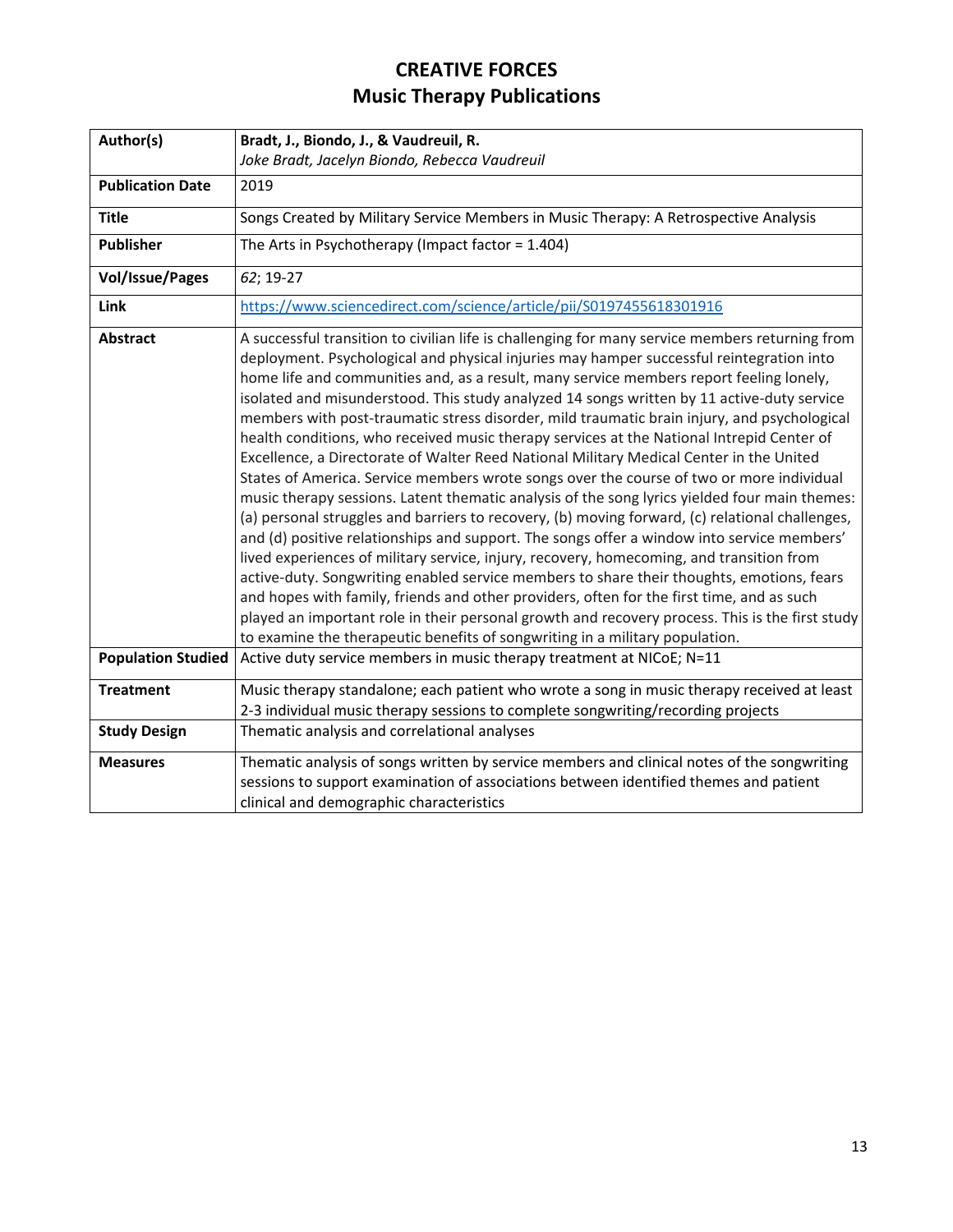<span id="page-16-1"></span><span id="page-16-0"></span>

| Author(s)                 | Bronson, H., Vaudreuil, R., & Bradt, J.                                                                                |
|---------------------------|------------------------------------------------------------------------------------------------------------------------|
|                           | Hannah Bronson, Rebecca Vaudreuil, Joke Bradt                                                                          |
| <b>Publication Date</b>   | 2018                                                                                                                   |
| <b>Title</b>              | Music Therapy Treatment of Active Duty Military: An Overview of Intensive Outpatient and<br>Longitudinal Care Programs |
| <b>Publisher</b>          | Music Therapy Perspectives (Impact factor = 0.82)                                                                      |
| <b>Vol/Issue/Pages</b>    | 36(2), 195-206                                                                                                         |
| Link                      | https://academic.oup.com/mtp/advance-article-                                                                          |
|                           | abstract/doi/10.1093/mtp/miy006/4945362                                                                                |
| <b>Abstract</b>           | In recent years, there has been increased demand for music therapy services within military                            |
|                           | treatment facilities to treat combat-related injuries. This demand is partly due to increased                          |
|                           | research output related to music interventions in neuro-rehabilitation as well as an                                   |
|                           | increased prevalence of signature injuries including traumatic brain injury and posttraumatic                          |
|                           | stress disorder for which interdisciplinary patient-centered care is recommended. The                                  |
|                           | complexity of traumatic brain injury, posttraumatic stress, and military service itself presents                       |
|                           | challenges for music therapist when creating patient-centered program models. As military                              |
|                           | healthcare increases access to new treatments as a standard of care, it is important for                               |
|                           | music therapists to provide descriptions of effective treatment models in military settings.                           |
|                           | Outlining established music therapy models of care is essential to the successful addition of                          |
|                           | music therapy in the treatment of service members' complex injuries. This paper outlines                               |
|                           | current program models at two facilities, the National Intrepid Center of Excellence at                                |
|                           | Walter Reed National Military Medical Center and Intrepid Spirit Center at Fort Belvoir.                               |
| <b>Population Studied</b> | Military service members                                                                                               |
| <b>Treatment</b>          | Music therapy; integrated medicine; standalone treatment                                                               |
| <b>Study Design</b>       | Clinical practice paper: Description of clinical practice                                                              |
| <b>Measures</b>           | N/A                                                                                                                    |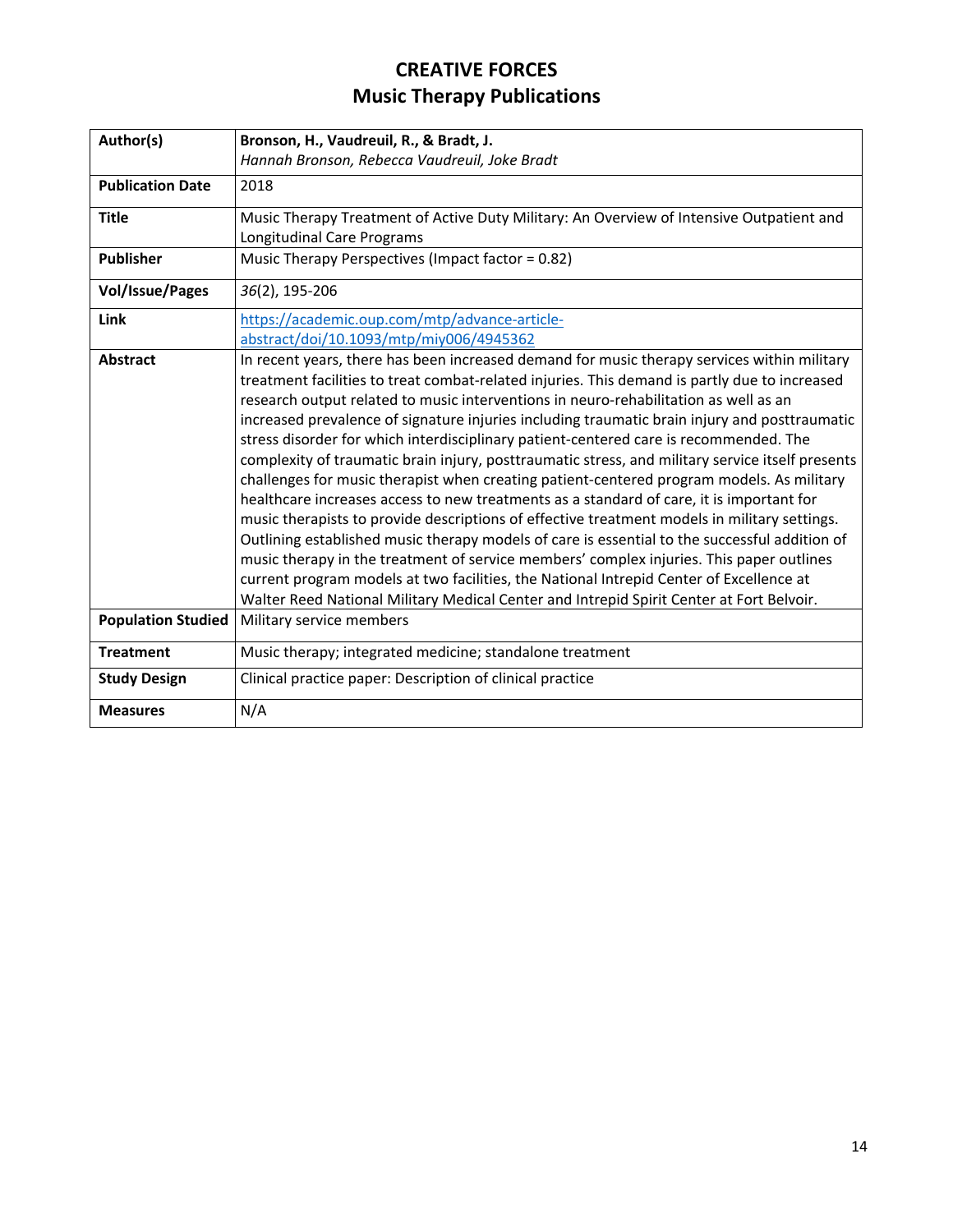<span id="page-17-1"></span><span id="page-17-0"></span>

| Author(s)                 | Gooding, L. F, & Langston, D. G.                                                                                                                                                                                                                                                                                                                                                                                                                                                                                                                                                                                                                                                                                                                                                                                                                                                                                                                                                                                                                                                                                                                                                                                                                                                                                                                                                                                                                                                                                                                                               |
|---------------------------|--------------------------------------------------------------------------------------------------------------------------------------------------------------------------------------------------------------------------------------------------------------------------------------------------------------------------------------------------------------------------------------------------------------------------------------------------------------------------------------------------------------------------------------------------------------------------------------------------------------------------------------------------------------------------------------------------------------------------------------------------------------------------------------------------------------------------------------------------------------------------------------------------------------------------------------------------------------------------------------------------------------------------------------------------------------------------------------------------------------------------------------------------------------------------------------------------------------------------------------------------------------------------------------------------------------------------------------------------------------------------------------------------------------------------------------------------------------------------------------------------------------------------------------------------------------------------------|
|                           | Lori F. Gooding, Diane G. Langston                                                                                                                                                                                                                                                                                                                                                                                                                                                                                                                                                                                                                                                                                                                                                                                                                                                                                                                                                                                                                                                                                                                                                                                                                                                                                                                                                                                                                                                                                                                                             |
| <b>Publication Date</b>   | 2019                                                                                                                                                                                                                                                                                                                                                                                                                                                                                                                                                                                                                                                                                                                                                                                                                                                                                                                                                                                                                                                                                                                                                                                                                                                                                                                                                                                                                                                                                                                                                                           |
| <b>Title</b>              | Music Therapy with Military Populations: A Scoping Review                                                                                                                                                                                                                                                                                                                                                                                                                                                                                                                                                                                                                                                                                                                                                                                                                                                                                                                                                                                                                                                                                                                                                                                                                                                                                                                                                                                                                                                                                                                      |
| <b>Publisher</b>          | Journal of Music Therapy (Impact factor = 1.742)                                                                                                                                                                                                                                                                                                                                                                                                                                                                                                                                                                                                                                                                                                                                                                                                                                                                                                                                                                                                                                                                                                                                                                                                                                                                                                                                                                                                                                                                                                                               |
| <b>Vol/Issue/Pages</b>    | 56(4), 315-347                                                                                                                                                                                                                                                                                                                                                                                                                                                                                                                                                                                                                                                                                                                                                                                                                                                                                                                                                                                                                                                                                                                                                                                                                                                                                                                                                                                                                                                                                                                                                                 |
| <b>Link</b>               | https://academic.oup.com/jmt/article/56/4/315/5614310                                                                                                                                                                                                                                                                                                                                                                                                                                                                                                                                                                                                                                                                                                                                                                                                                                                                                                                                                                                                                                                                                                                                                                                                                                                                                                                                                                                                                                                                                                                          |
| <b>Abstract</b>           | Music therapy treatment is increasingly being used to promote health, enhance quality of<br>life, and improve functioning in military personnel, but evidence on the use of music<br>interventions with military service members is still emerging. The purpose of this scoping<br>review was to synthesize the available literature regarding music therapy treatment with<br>military personnel by identifying the types of information available, key characteristics,<br>and gaps in the knowledge base. The review was completed using the methodological<br>framework proposed by Arksey and O'Malley. A total of 27 publications met the criteria for<br>review. The results included anecdotal reports, white papers/ briefs, case studies, historical<br>reviews, clinical program descriptions, and research studies. Both active duty<br>and veteran service members were represented in the literature, and post-traumatic stress<br>disorder and traumatic brain injury were the most commonly listed conditions among those<br>served. Music therapy services were offered in both group and individual formats, and<br>drumming was the most common music intervention cited. Most publications accurately<br>represented music therapy, and the historical reviews highlighted the connection between<br>the development of the field of music therapy and the use of music with military personnel.<br>Several gaps were identified, including a lack of specificity in reporting, low levels of<br>evidence, and limited inclusion of women service members. |
| <b>Population Studied</b> | Active duty and veteran service members                                                                                                                                                                                                                                                                                                                                                                                                                                                                                                                                                                                                                                                                                                                                                                                                                                                                                                                                                                                                                                                                                                                                                                                                                                                                                                                                                                                                                                                                                                                                        |
| <b>Treatment</b>          | Music therapy                                                                                                                                                                                                                                                                                                                                                                                                                                                                                                                                                                                                                                                                                                                                                                                                                                                                                                                                                                                                                                                                                                                                                                                                                                                                                                                                                                                                                                                                                                                                                                  |
| <b>Study Design</b>       | Scoping review of literature                                                                                                                                                                                                                                                                                                                                                                                                                                                                                                                                                                                                                                                                                                                                                                                                                                                                                                                                                                                                                                                                                                                                                                                                                                                                                                                                                                                                                                                                                                                                                   |
| <b>Measures</b>           | Scoping review methodological framework proposed by Arksey and O'Malley                                                                                                                                                                                                                                                                                                                                                                                                                                                                                                                                                                                                                                                                                                                                                                                                                                                                                                                                                                                                                                                                                                                                                                                                                                                                                                                                                                                                                                                                                                        |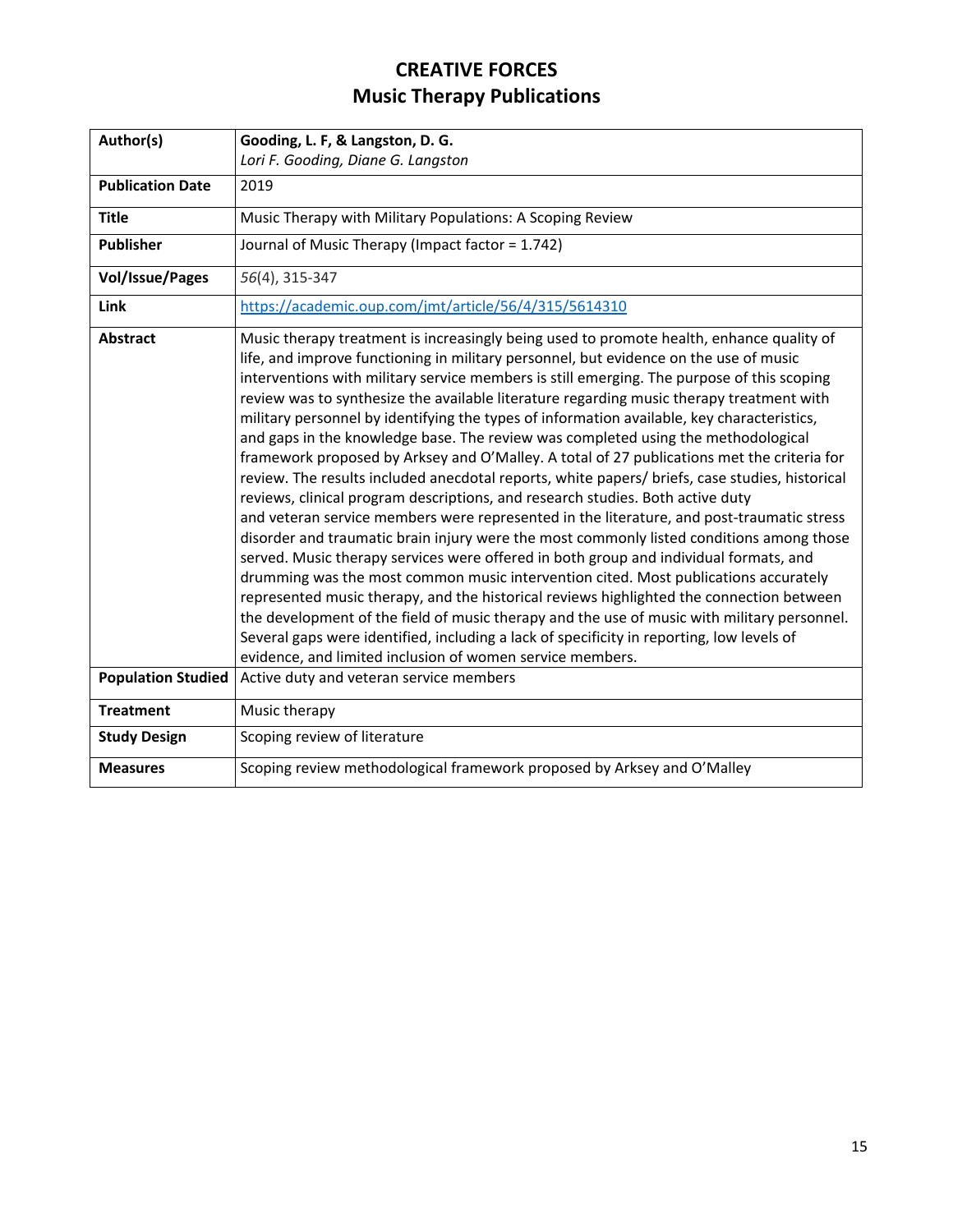<span id="page-18-1"></span><span id="page-18-0"></span>

| Author(s)                 | Vaudreuil, R., Avila, L., Bradt, J., & Pasquina, P.                                                                                                                                                                                                                                                                                                                                                                                                                                                                                                                                                                                                                                                                                                                                                                                                                                                                                                                                                                                                                                                                                                                                                                                                                                                                                                                                                                                                                                                                             |
|---------------------------|---------------------------------------------------------------------------------------------------------------------------------------------------------------------------------------------------------------------------------------------------------------------------------------------------------------------------------------------------------------------------------------------------------------------------------------------------------------------------------------------------------------------------------------------------------------------------------------------------------------------------------------------------------------------------------------------------------------------------------------------------------------------------------------------------------------------------------------------------------------------------------------------------------------------------------------------------------------------------------------------------------------------------------------------------------------------------------------------------------------------------------------------------------------------------------------------------------------------------------------------------------------------------------------------------------------------------------------------------------------------------------------------------------------------------------------------------------------------------------------------------------------------------------|
|                           | Rebecca Vaudreuil, Luis Avila, Joke Bradt, Paul Pasquina                                                                                                                                                                                                                                                                                                                                                                                                                                                                                                                                                                                                                                                                                                                                                                                                                                                                                                                                                                                                                                                                                                                                                                                                                                                                                                                                                                                                                                                                        |
| <b>Publication Date</b>   | 2018                                                                                                                                                                                                                                                                                                                                                                                                                                                                                                                                                                                                                                                                                                                                                                                                                                                                                                                                                                                                                                                                                                                                                                                                                                                                                                                                                                                                                                                                                                                            |
| <b>Title</b>              | Music Therapy Applied to Complex Blast Injury in an Interdisciplinary Model: A Case Report                                                                                                                                                                                                                                                                                                                                                                                                                                                                                                                                                                                                                                                                                                                                                                                                                                                                                                                                                                                                                                                                                                                                                                                                                                                                                                                                                                                                                                      |
| <b>Publisher</b>          | The Journal of Disability and Rehabilitation (Impact factor = 3.033)                                                                                                                                                                                                                                                                                                                                                                                                                                                                                                                                                                                                                                                                                                                                                                                                                                                                                                                                                                                                                                                                                                                                                                                                                                                                                                                                                                                                                                                            |
| <b>Vol/Issue/Pages</b>    | 41(19), 2333-2342                                                                                                                                                                                                                                                                                                                                                                                                                                                                                                                                                                                                                                                                                                                                                                                                                                                                                                                                                                                                                                                                                                                                                                                                                                                                                                                                                                                                                                                                                                               |
| Link                      | https://www.tandfonline.com/doi/full/10.1080/09638288.2018.1462412                                                                                                                                                                                                                                                                                                                                                                                                                                                                                                                                                                                                                                                                                                                                                                                                                                                                                                                                                                                                                                                                                                                                                                                                                                                                                                                                                                                                                                                              |
| <b>Abstract</b>           | Purpose: Music therapy has a long history of treating the physiological, psychological, and<br>neurological injuries of war. Recently, there has been an increase in the use of music therapy<br>and other creative arts therapies in the care of combat injured service members returning to<br>the United States from Iraq and Afghanistan, especially those with complex blast-related<br>injuries. This case report describes the role of music therapy in the interdisciplinary<br>rehabilitation of a severely injured service member.<br>Methods: Music therapy was provided as stand-alone treatment and in co-treatment with<br>speech language pathology, physical therapy, and occupational therapy. The report is based<br>on clinical notes, self-reports by the patient and his wife, and interviews with rehabilitation<br>team members.<br>Results: In collaboration with other treatment disciplines, music therapy contributed to<br>improvements in range of motion, functional use of bilateral upper extremities, strength<br>endurance, breath support, articulation, task-attention, compensatory strategies, social<br>integration, quality of life, and overall motivation in the recovery process. The inclusion of<br>music therapy in rehabilitation was highly valued by the patient, his family, and the<br>treatment team.<br>Conclusions: Music therapy has optimized the rehabilitation of a service member through<br>assisting the recovery process on a continuum from clinic to community. |
| <b>Population Studied</b> | Military service member in ongoing rehabilitation from complex blast injury; N=1                                                                                                                                                                                                                                                                                                                                                                                                                                                                                                                                                                                                                                                                                                                                                                                                                                                                                                                                                                                                                                                                                                                                                                                                                                                                                                                                                                                                                                                |
| <b>Treatment</b>          | Music therapy; integrated medicine, standalone treatment; the patient received ongoing<br>treatment, including 2+ years of integrated and stand-alone music therapy services                                                                                                                                                                                                                                                                                                                                                                                                                                                                                                                                                                                                                                                                                                                                                                                                                                                                                                                                                                                                                                                                                                                                                                                                                                                                                                                                                    |
| <b>Study Design</b>       | Case report                                                                                                                                                                                                                                                                                                                                                                                                                                                                                                                                                                                                                                                                                                                                                                                                                                                                                                                                                                                                                                                                                                                                                                                                                                                                                                                                                                                                                                                                                                                     |
| <b>Measures</b>           | Clinical data, self-reports by patient and family, interviews with rehabilitation team members                                                                                                                                                                                                                                                                                                                                                                                                                                                                                                                                                                                                                                                                                                                                                                                                                                                                                                                                                                                                                                                                                                                                                                                                                                                                                                                                                                                                                                  |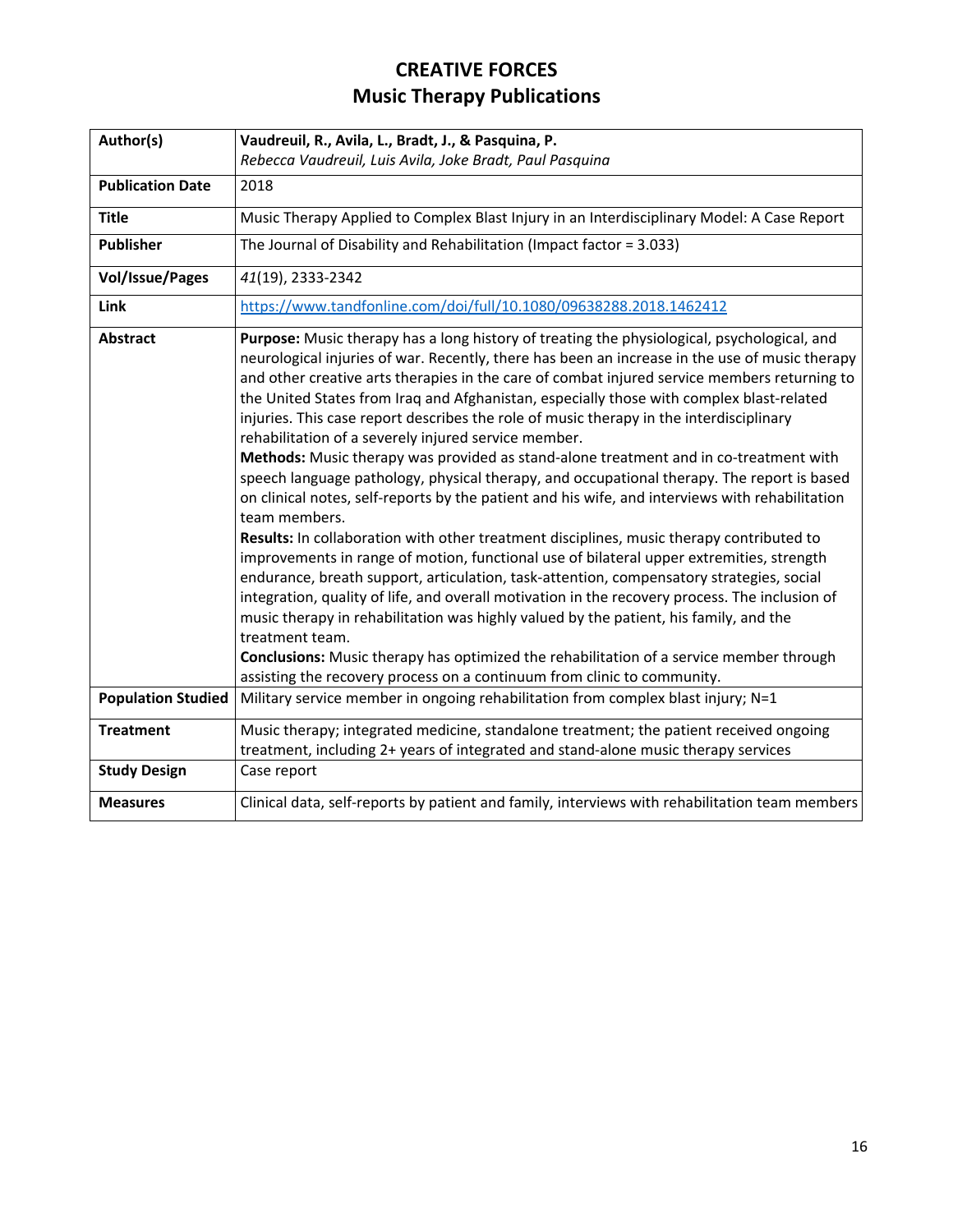<span id="page-19-1"></span><span id="page-19-0"></span>

| Author(s)                 | Vaudreuil, R., Biondo, J., & Bradt, J.                                                                                                                                                   |
|---------------------------|------------------------------------------------------------------------------------------------------------------------------------------------------------------------------------------|
|                           | Rebecca Vaudreuil, Jacelyn Biondo, Joke Bradt                                                                                                                                            |
| <b>Publication Date</b>   | 2020                                                                                                                                                                                     |
| <b>Title</b>              | Music Therapy with Active-Duty Service Members: Group Protocol Description and                                                                                                           |
|                           | Secondary Analysis of Protocol Evaluations                                                                                                                                               |
| Publisher                 | Music Therapy Perspectives (Impact factor = 0.82)                                                                                                                                        |
| <b>Vol/Issue/Pages</b>    | 38(2), 167-177                                                                                                                                                                           |
| Link                      | https://academic.oup.com/mtp/article/38/2/167/5813537?guestAccessKey=3e391a90-ad1f-                                                                                                      |
|                           | 4da9-9352-96c8f2d9036ehttps://academic.oup.com/mtp/advance-                                                                                                                              |
|                           | article/doi/10.1093/mtp/miaa006/5813537                                                                                                                                                  |
| <b>Abstract</b>           | Based on the growing need for music therapy programming at military treatment facilities                                                                                                 |
|                           | and clinics that specialize in the rehabilitation of service members, this article describes a                                                                                           |
|                           | music therapy group protocol and the findings of 201 post-session evaluations. In addition,                                                                                              |
|                           | we present clinical perspectives and recommendations from three music therapists who                                                                                                     |
|                           | have facilitated this group protocol on four military bases across the United States. The                                                                                                |
|                           | group session outlined in the protocol is intended as an introduction to music therapy. It                                                                                               |
|                           | familiarizes service members to various music therapy experiences structured specifically to                                                                                             |
|                           | enhance feelings of safety during emotional risk-taking. In addition, the protocol functions as                                                                                          |
|                           | an initial assessment of service members' responses to the various receptive and interactive<br>music experiences and includes psychoeducation regarding the role of music therapy in an |
|                           | interdisciplinary treatment model. The post-session evaluation data suggest that service                                                                                                 |
|                           | members endorsed this introductory group as moderately to very helpful. Perceived benefits                                                                                               |
|                           | included the opportunity to express various emotions and increased awareness of somatic                                                                                                  |
|                           | responses through music. A large number of requests for continued music therapy services                                                                                                 |
|                           | following the introductory session suggest that the protocol is successful in facilitating                                                                                               |
|                           | understanding in service members regarding the potential treatment benefits of music                                                                                                     |
|                           | therapy in an interdisciplinary care setting. Feedback from the music therapists indicated                                                                                               |
|                           | that the group protocol is a helpful initial experience for service members to acclimate to                                                                                              |
|                           | music therapy, and for music therapists to learn about their patients' specific needs and                                                                                                |
|                           | inform subsequent treatment.                                                                                                                                                             |
| <b>Population Studied</b> | Active duty service members in music therapy treatment at NICoE; N=201                                                                                                                   |
| <b>Treatment</b>          | Music therapy standalone; each patient received this session once; one year's worth of                                                                                                   |
|                           | evaluations inclusive of January 1, 2016, through December 31, 2016                                                                                                                      |
| <b>Study Design</b>       | Program evaluation                                                                                                                                                                       |
| <b>Measures</b>           | The Introduction to Music Therapy Group Session form, a self-report form included in the                                                                                                 |
|                           | NEA evaluation toolkit                                                                                                                                                                   |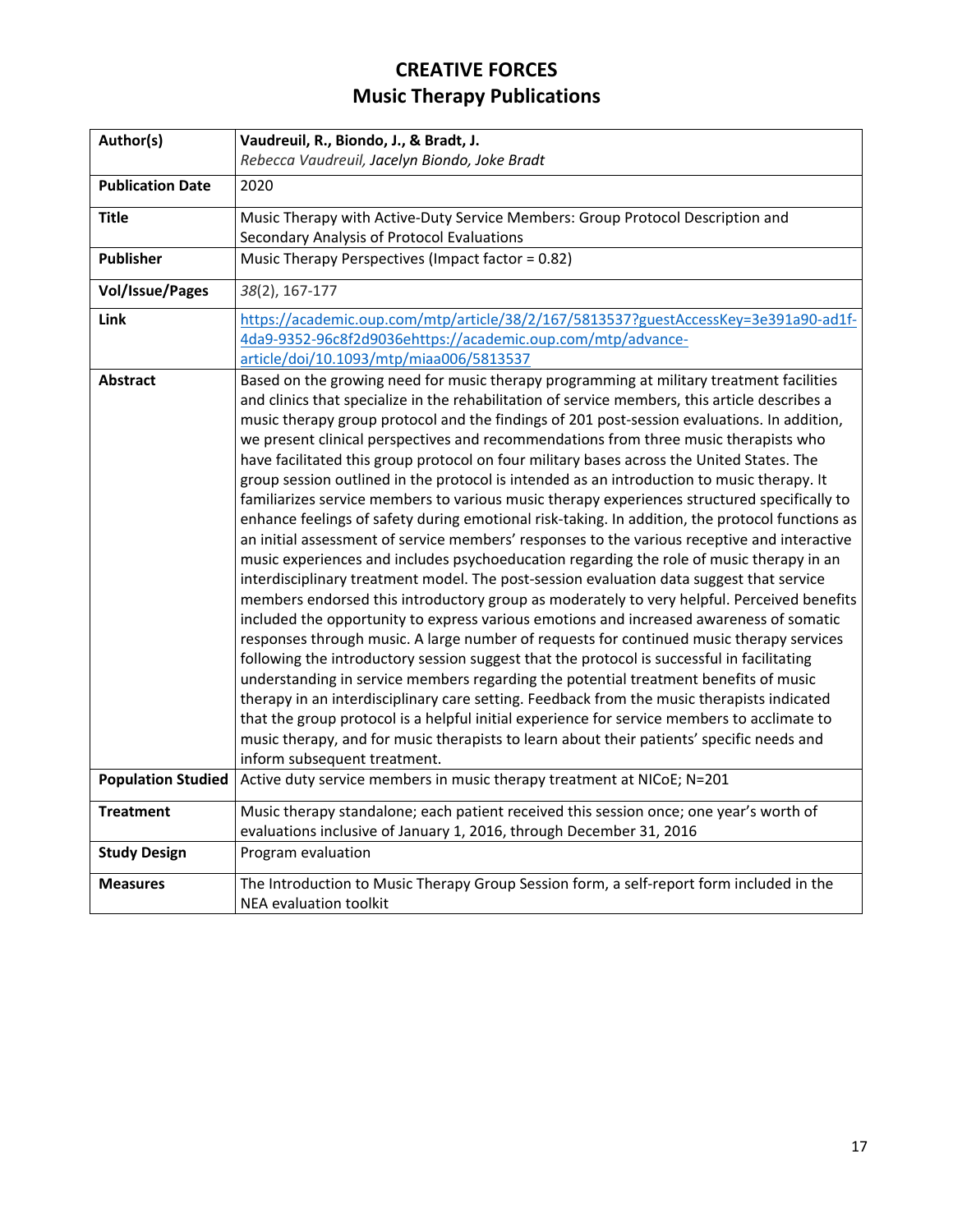<span id="page-20-1"></span><span id="page-20-0"></span>

| Author(s)                 | Vaudreuil, R., Bronson, H., & Bradt, J.                                                                                                                                                                                                                                                                                                                                                                                                                                                                                                                                                                                                                                                                                                                                                                                                                                                                                                                                                                                                                                                                                                                                                                                                                                                                                                                                                                                                                                                                                                                                                                                                                                                                                                                                                                                      |
|---------------------------|------------------------------------------------------------------------------------------------------------------------------------------------------------------------------------------------------------------------------------------------------------------------------------------------------------------------------------------------------------------------------------------------------------------------------------------------------------------------------------------------------------------------------------------------------------------------------------------------------------------------------------------------------------------------------------------------------------------------------------------------------------------------------------------------------------------------------------------------------------------------------------------------------------------------------------------------------------------------------------------------------------------------------------------------------------------------------------------------------------------------------------------------------------------------------------------------------------------------------------------------------------------------------------------------------------------------------------------------------------------------------------------------------------------------------------------------------------------------------------------------------------------------------------------------------------------------------------------------------------------------------------------------------------------------------------------------------------------------------------------------------------------------------------------------------------------------------|
|                           | Rebecca Vaudreuil, Hannah Bronson, Joke Bradt                                                                                                                                                                                                                                                                                                                                                                                                                                                                                                                                                                                                                                                                                                                                                                                                                                                                                                                                                                                                                                                                                                                                                                                                                                                                                                                                                                                                                                                                                                                                                                                                                                                                                                                                                                                |
| <b>Publication Date</b>   | 2019                                                                                                                                                                                                                                                                                                                                                                                                                                                                                                                                                                                                                                                                                                                                                                                                                                                                                                                                                                                                                                                                                                                                                                                                                                                                                                                                                                                                                                                                                                                                                                                                                                                                                                                                                                                                                         |
| <b>Title</b>              | Bridging the Clinic to Community: Music Performance as Social Transformation for Military                                                                                                                                                                                                                                                                                                                                                                                                                                                                                                                                                                                                                                                                                                                                                                                                                                                                                                                                                                                                                                                                                                                                                                                                                                                                                                                                                                                                                                                                                                                                                                                                                                                                                                                                    |
|                           | <b>Service Members</b>                                                                                                                                                                                                                                                                                                                                                                                                                                                                                                                                                                                                                                                                                                                                                                                                                                                                                                                                                                                                                                                                                                                                                                                                                                                                                                                                                                                                                                                                                                                                                                                                                                                                                                                                                                                                       |
| Publisher                 | Frontiers in Psychology (Impact factor = 2.99)                                                                                                                                                                                                                                                                                                                                                                                                                                                                                                                                                                                                                                                                                                                                                                                                                                                                                                                                                                                                                                                                                                                                                                                                                                                                                                                                                                                                                                                                                                                                                                                                                                                                                                                                                                               |
| <b>Vol/Issue/Pages</b>    | 10                                                                                                                                                                                                                                                                                                                                                                                                                                                                                                                                                                                                                                                                                                                                                                                                                                                                                                                                                                                                                                                                                                                                                                                                                                                                                                                                                                                                                                                                                                                                                                                                                                                                                                                                                                                                                           |
| Link                      | https://www.frontiersin.org/articles/10.3389/fpsyg.2019.00119/full                                                                                                                                                                                                                                                                                                                                                                                                                                                                                                                                                                                                                                                                                                                                                                                                                                                                                                                                                                                                                                                                                                                                                                                                                                                                                                                                                                                                                                                                                                                                                                                                                                                                                                                                                           |
| <b>Abstract</b>           | The use of musical performance in music therapy with active duty military service members<br>is discussed as a vehicle for social transformation and re-integration. The use of musical<br>performance in music therapy is not without controversy. Therapy is considered a process,<br>not a product, and essential components of this therapeutic process are confidentiality and<br>privacy. However, others have argued that public performances can validate therapeutic<br>changes in clients, give voice to clients' experiences, raise awareness of social issues within<br>their community, transform perceptions of disability or illness in audience members, and<br>provide opportunities to receive support and validation from the community. We discuss the<br>potential of musical performances to contribute to individual development and<br>rehabilitation in active duty service members as well as facilitate change at the community<br>level. We illustrate this through three brief case reports of active duty service members who<br>received music therapy services at the National Intrepid Center of Excellence on base at<br>Walter Reed National Military Medical Center in the USA as part of their treatment of Post-<br>Traumatic Stress Disorder, Traumatic Brain Injury, and other psychological health concerns.<br>The service members selected, learned and refined songs over multiple music therapy<br>sessions, created introductions to each song to share with the audience the meaning of each<br>song and the benefits gained from working with these songs in therapy. The case reports<br>also include excerpts of interviews conducted with these service members several months<br>following their performances about their experiences of the performances themselves and |
| <b>Population Studied</b> | the perceived impact on the community.<br>Active duty service members in music therapy treatment at NICoE; N=2                                                                                                                                                                                                                                                                                                                                                                                                                                                                                                                                                                                                                                                                                                                                                                                                                                                                                                                                                                                                                                                                                                                                                                                                                                                                                                                                                                                                                                                                                                                                                                                                                                                                                                               |
| <b>Treatment</b>          | Music therapy standalone; at least two sessions with each patient                                                                                                                                                                                                                                                                                                                                                                                                                                                                                                                                                                                                                                                                                                                                                                                                                                                                                                                                                                                                                                                                                                                                                                                                                                                                                                                                                                                                                                                                                                                                                                                                                                                                                                                                                            |
| <b>Study Design</b>       | Case report                                                                                                                                                                                                                                                                                                                                                                                                                                                                                                                                                                                                                                                                                                                                                                                                                                                                                                                                                                                                                                                                                                                                                                                                                                                                                                                                                                                                                                                                                                                                                                                                                                                                                                                                                                                                                  |
| <b>Measures</b>           | Patient reports of song selection, symbolism, and performance experiences to enhance<br>understanding of the impact of performance integrated into music therapy sessions and<br>service member preparation for and participation in NICoE Creative Arts Café; Clinical<br>commentary, patient interviews, documentation, performance observation                                                                                                                                                                                                                                                                                                                                                                                                                                                                                                                                                                                                                                                                                                                                                                                                                                                                                                                                                                                                                                                                                                                                                                                                                                                                                                                                                                                                                                                                            |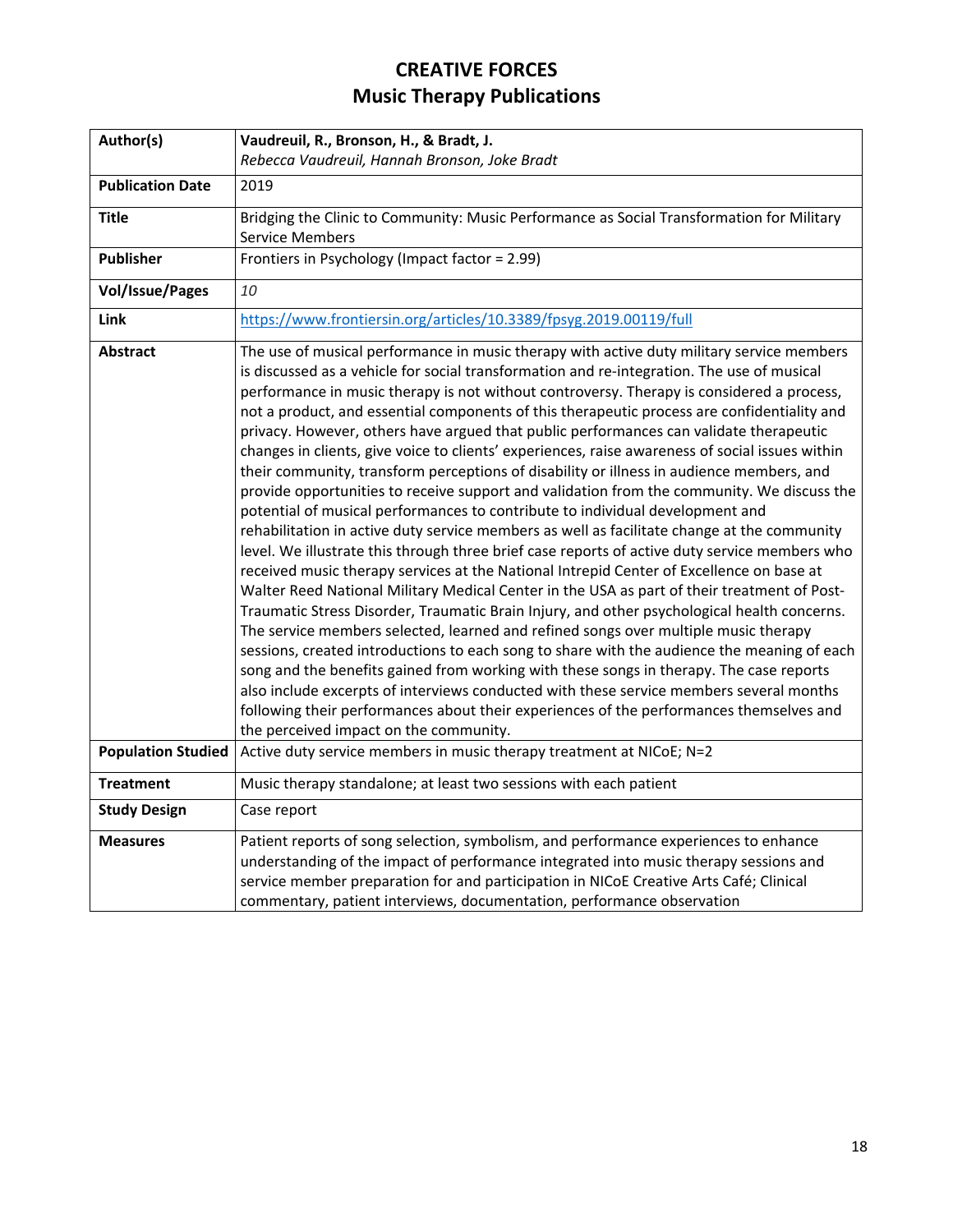<span id="page-21-1"></span><span id="page-21-0"></span>

| Author(s)                 | Vaudreuil, R., Langston, D. G., Magee, W. L., Betts, D. J., Kass, S., & Levy, C.                                                                                                                                                                                                                                                                                                                                                                                                                                                                                                                                                                                                                                                                                                                                                                                                                                                                                                                                                                                                                                  |
|---------------------------|-------------------------------------------------------------------------------------------------------------------------------------------------------------------------------------------------------------------------------------------------------------------------------------------------------------------------------------------------------------------------------------------------------------------------------------------------------------------------------------------------------------------------------------------------------------------------------------------------------------------------------------------------------------------------------------------------------------------------------------------------------------------------------------------------------------------------------------------------------------------------------------------------------------------------------------------------------------------------------------------------------------------------------------------------------------------------------------------------------------------|
|                           | Rebecca Vaudreuil, Diane Langston, Wendy Magee, Donna Betts, Sara Kass, Chuck Levy                                                                                                                                                                                                                                                                                                                                                                                                                                                                                                                                                                                                                                                                                                                                                                                                                                                                                                                                                                                                                                |
| <b>Publication Date</b>   | 2020                                                                                                                                                                                                                                                                                                                                                                                                                                                                                                                                                                                                                                                                                                                                                                                                                                                                                                                                                                                                                                                                                                              |
| <b>Title</b>              | Implementing Music Therapy through Telehealth: Considerations for Military Populations                                                                                                                                                                                                                                                                                                                                                                                                                                                                                                                                                                                                                                                                                                                                                                                                                                                                                                                                                                                                                            |
| <b>Publisher</b>          | Disability and Rehabilitation: Assistive Technology (Impact factor = 2.099)                                                                                                                                                                                                                                                                                                                                                                                                                                                                                                                                                                                                                                                                                                                                                                                                                                                                                                                                                                                                                                       |
| <b>Vol/Issue/Pages</b>    | Online publication                                                                                                                                                                                                                                                                                                                                                                                                                                                                                                                                                                                                                                                                                                                                                                                                                                                                                                                                                                                                                                                                                                |
| Link                      | https://www.tandfonline.com/doi/full/10.1080/17483107.2020.1775312                                                                                                                                                                                                                                                                                                                                                                                                                                                                                                                                                                                                                                                                                                                                                                                                                                                                                                                                                                                                                                                |
| <b>Abstract</b>           | Telehealth provides access to psychotherapeutic interventions and psychoeducation for<br>remote populations that may have limited access to in-person rehabilitation treatments. This<br>paper explores the use of telehealth to facilitate music therapy with service members and<br>veterans living in rural areas across the U.S. and reviews research regarding creative arts<br>therapies delivered through telehealth. The existing evidence base is predominantly focused<br>on art and dance movement therapies and includes little information about music therapy.<br>However, music therapists have begun to use telehealth in clinical and community<br>environments to increase access for remote patients. This article reports on the integration<br>of telehealth and music therapy and presents facilitation techniques of didactic and applied<br>clinical music experiences. This is accomplished through the review of current research,<br>addressing knowledge gaps, and reviewing the evolving models of creative arts therapies<br>delivered through telehealth for military populations. |
| <b>Population Studied</b> | Veterans who transferred from the National Intrepid Center of Excellence and were in<br>treatment through the Malcom Randall VA in Gainesville, FL.                                                                                                                                                                                                                                                                                                                                                                                                                                                                                                                                                                                                                                                                                                                                                                                                                                                                                                                                                               |
| <b>Treatment</b>          | Music therapy; telehealth; individual and group sessions                                                                                                                                                                                                                                                                                                                                                                                                                                                                                                                                                                                                                                                                                                                                                                                                                                                                                                                                                                                                                                                          |
| <b>Study Design</b>       | Clinical practice paper with a focus on program development and program examples                                                                                                                                                                                                                                                                                                                                                                                                                                                                                                                                                                                                                                                                                                                                                                                                                                                                                                                                                                                                                                  |
| <b>Measures</b>           | Clinical observations, program review, program design, documentation, participant<br>testimonials                                                                                                                                                                                                                                                                                                                                                                                                                                                                                                                                                                                                                                                                                                                                                                                                                                                                                                                                                                                                                 |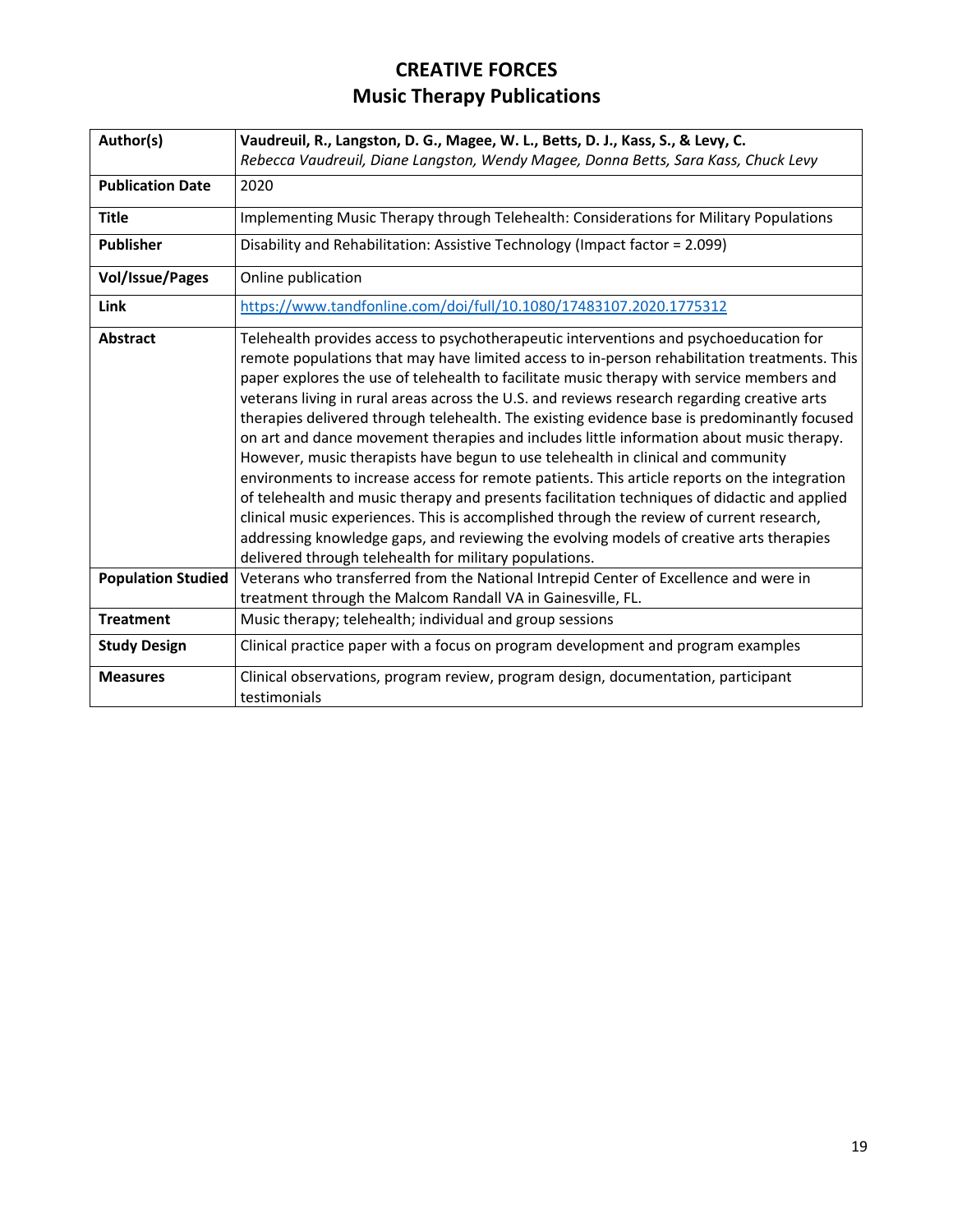<span id="page-22-1"></span><span id="page-22-0"></span>

| Author(s)                                    | Vetro-Kalseth, D., Vaudreuil, R. & Segall, L. E.                                                                                                                                                                                                                                                                                                                                                                                                                                                                                                                                                                                                                                                                                                                                                                                                                                                                                                                                                                                                                                                                                                                                                                                                                                                                                                                                                                                                                                                                                                                                                                                                                                                                                                                           |
|----------------------------------------------|----------------------------------------------------------------------------------------------------------------------------------------------------------------------------------------------------------------------------------------------------------------------------------------------------------------------------------------------------------------------------------------------------------------------------------------------------------------------------------------------------------------------------------------------------------------------------------------------------------------------------------------------------------------------------------------------------------------------------------------------------------------------------------------------------------------------------------------------------------------------------------------------------------------------------------------------------------------------------------------------------------------------------------------------------------------------------------------------------------------------------------------------------------------------------------------------------------------------------------------------------------------------------------------------------------------------------------------------------------------------------------------------------------------------------------------------------------------------------------------------------------------------------------------------------------------------------------------------------------------------------------------------------------------------------------------------------------------------------------------------------------------------------|
|                                              | Danielle Vetro-Kalseth, Rebecca Vaudreuil & Lorna E. Segall                                                                                                                                                                                                                                                                                                                                                                                                                                                                                                                                                                                                                                                                                                                                                                                                                                                                                                                                                                                                                                                                                                                                                                                                                                                                                                                                                                                                                                                                                                                                                                                                                                                                                                                |
| <b>Publication Date</b>                      | 2021                                                                                                                                                                                                                                                                                                                                                                                                                                                                                                                                                                                                                                                                                                                                                                                                                                                                                                                                                                                                                                                                                                                                                                                                                                                                                                                                                                                                                                                                                                                                                                                                                                                                                                                                                                       |
| <b>Title</b>                                 | Treatment Description and Case Series Report of A Phased music Therapy Group to Support<br>Veteran Reintegration                                                                                                                                                                                                                                                                                                                                                                                                                                                                                                                                                                                                                                                                                                                                                                                                                                                                                                                                                                                                                                                                                                                                                                                                                                                                                                                                                                                                                                                                                                                                                                                                                                                           |
| <b>Publisher</b>                             | Military Psychology (Impact factor = 1.36)                                                                                                                                                                                                                                                                                                                                                                                                                                                                                                                                                                                                                                                                                                                                                                                                                                                                                                                                                                                                                                                                                                                                                                                                                                                                                                                                                                                                                                                                                                                                                                                                                                                                                                                                 |
| <b>Vol/Issue/Pages</b>                       | 33(6), 446-452                                                                                                                                                                                                                                                                                                                                                                                                                                                                                                                                                                                                                                                                                                                                                                                                                                                                                                                                                                                                                                                                                                                                                                                                                                                                                                                                                                                                                                                                                                                                                                                                                                                                                                                                                             |
| Link                                         | https://www.tandfonline.com/doi/full/10.1080/08995605.2021.1962194                                                                                                                                                                                                                                                                                                                                                                                                                                                                                                                                                                                                                                                                                                                                                                                                                                                                                                                                                                                                                                                                                                                                                                                                                                                                                                                                                                                                                                                                                                                                                                                                                                                                                                         |
| <b>Abstract</b><br><b>Population Studied</b> | Music therapy is becoming increasingly prevalent in rehabilitation programs serving military<br>and Veteran populations in the United States. Music therapy is integrated into<br>interdisciplinary models and positioned to treat brain injury, post-traumatic stress disorder,<br>and other psychological health conditions at military installations and Veteran medical<br>centers nationwide. Phased group music therapy is delivered in a longitudinal treatment<br>model to assist in the rehabilitation of service members and Veterans. Different phases of<br>group music therapy are aligned with a treatment trajectory that exists on a clinic to<br>community continuum to support recovery and reintegration. This article provides a<br>description and case presentations of clinical programming. Information was accessed from<br>patients' electronic medical records, clinical documentation, therapist observation, and<br>patient interviews. Interviews were transcribed and a content analysis was conducted by the<br>authors. Emergent themes from the patient interviews included social relationships,<br>community reintegration and transition, and post-military occupational success. Patients<br>reported that group music therapy provided skill-building opportunities that were helpful for<br>them during military service transitions, specifically active duty to Veteran status. Support<br>skills included rapport-building and enhanced camaraderie. Furthermore, music therapy<br>appeared to bolster peer connections through shared experiences, which decreased<br>isolation, increased socialization, and supported reintegration.<br>Three patients who engaged in phased MT group treatment during their transition from |
|                                              | active duty to Veteran status                                                                                                                                                                                                                                                                                                                                                                                                                                                                                                                                                                                                                                                                                                                                                                                                                                                                                                                                                                                                                                                                                                                                                                                                                                                                                                                                                                                                                                                                                                                                                                                                                                                                                                                                              |
| <b>Treatment</b>                             | The program follows a three-phase approach to care: (1) 6-week MT group series; (2) active<br>music making/jam group; and (3) community engagement through musical performance.                                                                                                                                                                                                                                                                                                                                                                                                                                                                                                                                                                                                                                                                                                                                                                                                                                                                                                                                                                                                                                                                                                                                                                                                                                                                                                                                                                                                                                                                                                                                                                                            |
| <b>Study Design</b>                          | Clinical treatment description and case report series                                                                                                                                                                                                                                                                                                                                                                                                                                                                                                                                                                                                                                                                                                                                                                                                                                                                                                                                                                                                                                                                                                                                                                                                                                                                                                                                                                                                                                                                                                                                                                                                                                                                                                                      |
| <b>Measures</b>                              | Interviews                                                                                                                                                                                                                                                                                                                                                                                                                                                                                                                                                                                                                                                                                                                                                                                                                                                                                                                                                                                                                                                                                                                                                                                                                                                                                                                                                                                                                                                                                                                                                                                                                                                                                                                                                                 |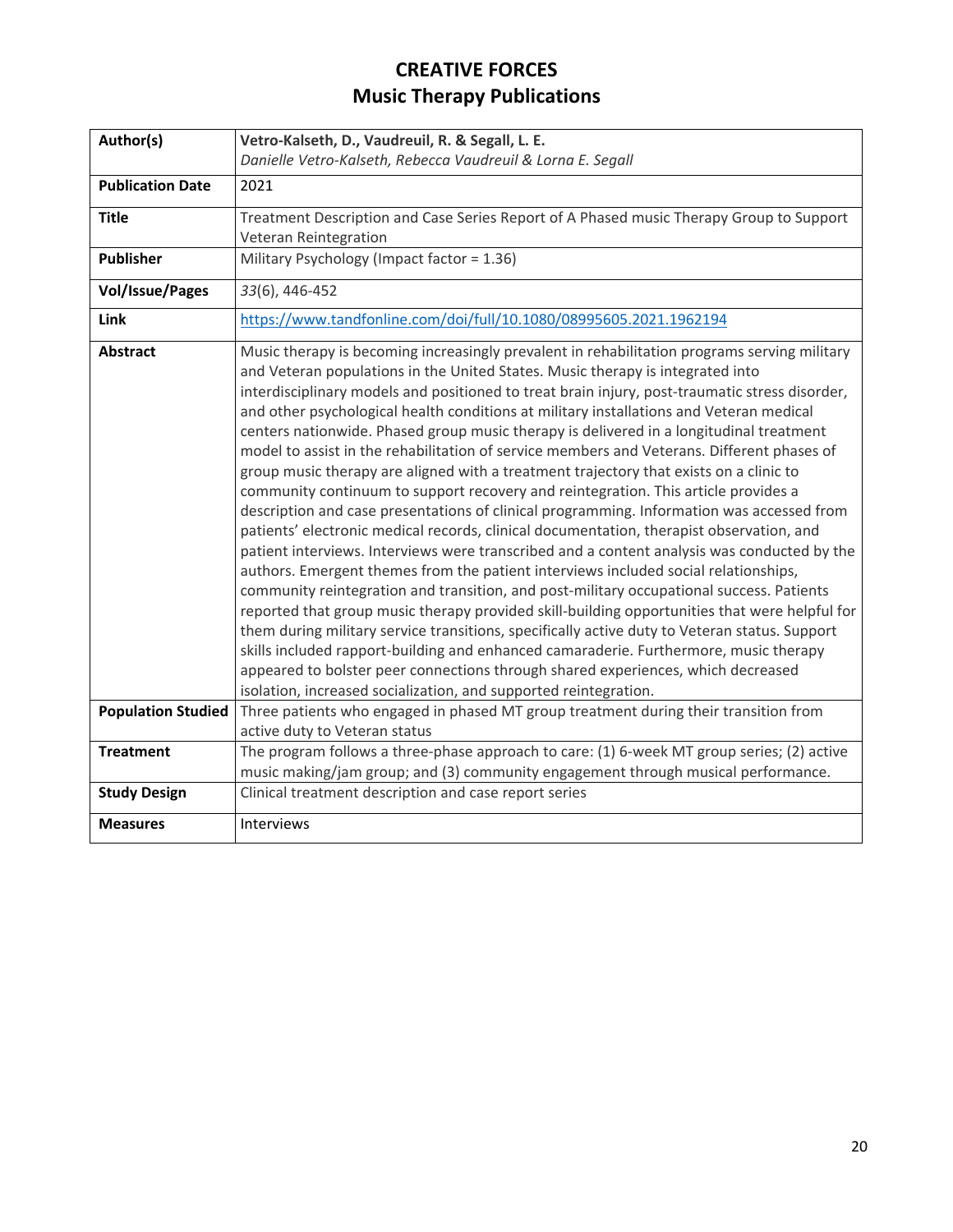#### **CREATIVE FORCES**

# <span id="page-23-1"></span><span id="page-23-0"></span>**Multidisciplinary Creative Arts Therapies Publications**

| Gioia Chilton, Rebecca Vaudreuil, Elizabeth K. Freeman, Nathaniel McLaughlan, Jessica<br>Herman, Stephen J. Cozza<br><b>Publication Date</b><br>2021<br>Creative Forces Programming with Military Families: Art Therapy, Dance Movement Therapy,<br><b>Title</b><br>and Music Therapy Brief Vignettes<br>Journal of Military, Veteran and Family Health (Impact factor = 0.95)<br><b>Publisher</b><br>7(3), 104-113<br><b>Vol/Issue/Pages</b><br>https://doi.org/10.3138/jmvfh-2021-0031<br>Link<br>Creative arts therapists (art therapists, dance/movement therapists, and music therapists)<br>Abstract<br>administer assessments and interventions that support the holistic well-being of military<br>families affected by traumatic brain injury (TBI) and posttraumatic stress disorder (PTSD).<br>Clinical examples illustrate methods used by creative arts therapists to address the<br>neurological, physiological, and psychosocial needs of service members and their families.<br>Creative arts therapists describe areas of need, identify common goals, and present creative<br>arts therapy interventions used with military families. Three vignettes detail the application<br>of creative arts therapy interventions with families, couples, and parent/child dyads. Art<br>therapy, dance/movement therapy, and music therapy interventions were applied in<br>discipline-specific sessions to promote familial bonding. As a result of these sessions, families<br>were better able to identify challenges and discover strengths, improve intra-familial<br>interactions, and create deeper mutual understanding and connectedness, all of which<br>strengthened family resilience and encouraged motivation in other areas of rehabilitation.<br>Creative arts therapies are an integral part of interdisciplinary care to address behavioural<br>and rehabilitative conditions of military families impacted by TBI and PTSD. Future research<br>should examine the efficacy of creative arts therapies in improving resilience in military<br>families.<br>Three case vignettes depict CATs sessions at two U.S. military installations that offer<br><b>Population Studied</b><br>traditional outpatient services and intensive outpatient programming. An AT intervention<br>with an extended family in outpatient programming is described, and a spousal DMT session<br>is provided through an intensive outpatient program. MT is illustrated through a description<br>of a parent-child dyad in the context of longitudinal outpatient treatment; N=3 case<br>vignettes.<br>The art therapy example describes the animal strengths and family environment directive;<br><b>Treatment</b><br>the dance/movement therapy session included psycho-education about autonomic nervous<br>system regulation and how to shift internal states from arousal to calm; music therapy<br>employed expressive and receptive interventions including (1) therapeutic singing, lyric<br>analysis, song- writing, and music production assisted functional communication and memory<br>recall, (2) music making pro- moted motor coordination and attention, and (3) music<br>performance enhanced emotional expressivity and cognitive sequencing.<br><b>Study Design</b><br>Case vignettes | Author(s)       | Chilton, G., Vaudreuil, R., Freeman, E. K., McLaughlan, N., Herman, J., & Cozza, S. J. |
|---------------------------------------------------------------------------------------------------------------------------------------------------------------------------------------------------------------------------------------------------------------------------------------------------------------------------------------------------------------------------------------------------------------------------------------------------------------------------------------------------------------------------------------------------------------------------------------------------------------------------------------------------------------------------------------------------------------------------------------------------------------------------------------------------------------------------------------------------------------------------------------------------------------------------------------------------------------------------------------------------------------------------------------------------------------------------------------------------------------------------------------------------------------------------------------------------------------------------------------------------------------------------------------------------------------------------------------------------------------------------------------------------------------------------------------------------------------------------------------------------------------------------------------------------------------------------------------------------------------------------------------------------------------------------------------------------------------------------------------------------------------------------------------------------------------------------------------------------------------------------------------------------------------------------------------------------------------------------------------------------------------------------------------------------------------------------------------------------------------------------------------------------------------------------------------------------------------------------------------------------------------------------------------------------------------------------------------------------------------------------------------------------------------------------------------------------------------------------------------------------------------------------------------------------------------------------------------------------------------------------------------------------------------------------------------------------------------------------------------------------------------------------------------------------------------------------------------------------------------------------------------------------------------------------------------------------------------------------------------------------------------------------------------------------------------------------------------------------------------------------------------------------------------------------------------------------------------------------------------------------------------------------------------------------------------|-----------------|----------------------------------------------------------------------------------------|
|                                                                                                                                                                                                                                                                                                                                                                                                                                                                                                                                                                                                                                                                                                                                                                                                                                                                                                                                                                                                                                                                                                                                                                                                                                                                                                                                                                                                                                                                                                                                                                                                                                                                                                                                                                                                                                                                                                                                                                                                                                                                                                                                                                                                                                                                                                                                                                                                                                                                                                                                                                                                                                                                                                                                                                                                                                                                                                                                                                                                                                                                                                                                                                                                                                                                                                               |                 |                                                                                        |
|                                                                                                                                                                                                                                                                                                                                                                                                                                                                                                                                                                                                                                                                                                                                                                                                                                                                                                                                                                                                                                                                                                                                                                                                                                                                                                                                                                                                                                                                                                                                                                                                                                                                                                                                                                                                                                                                                                                                                                                                                                                                                                                                                                                                                                                                                                                                                                                                                                                                                                                                                                                                                                                                                                                                                                                                                                                                                                                                                                                                                                                                                                                                                                                                                                                                                                               |                 |                                                                                        |
|                                                                                                                                                                                                                                                                                                                                                                                                                                                                                                                                                                                                                                                                                                                                                                                                                                                                                                                                                                                                                                                                                                                                                                                                                                                                                                                                                                                                                                                                                                                                                                                                                                                                                                                                                                                                                                                                                                                                                                                                                                                                                                                                                                                                                                                                                                                                                                                                                                                                                                                                                                                                                                                                                                                                                                                                                                                                                                                                                                                                                                                                                                                                                                                                                                                                                                               |                 |                                                                                        |
|                                                                                                                                                                                                                                                                                                                                                                                                                                                                                                                                                                                                                                                                                                                                                                                                                                                                                                                                                                                                                                                                                                                                                                                                                                                                                                                                                                                                                                                                                                                                                                                                                                                                                                                                                                                                                                                                                                                                                                                                                                                                                                                                                                                                                                                                                                                                                                                                                                                                                                                                                                                                                                                                                                                                                                                                                                                                                                                                                                                                                                                                                                                                                                                                                                                                                                               |                 |                                                                                        |
|                                                                                                                                                                                                                                                                                                                                                                                                                                                                                                                                                                                                                                                                                                                                                                                                                                                                                                                                                                                                                                                                                                                                                                                                                                                                                                                                                                                                                                                                                                                                                                                                                                                                                                                                                                                                                                                                                                                                                                                                                                                                                                                                                                                                                                                                                                                                                                                                                                                                                                                                                                                                                                                                                                                                                                                                                                                                                                                                                                                                                                                                                                                                                                                                                                                                                                               |                 |                                                                                        |
|                                                                                                                                                                                                                                                                                                                                                                                                                                                                                                                                                                                                                                                                                                                                                                                                                                                                                                                                                                                                                                                                                                                                                                                                                                                                                                                                                                                                                                                                                                                                                                                                                                                                                                                                                                                                                                                                                                                                                                                                                                                                                                                                                                                                                                                                                                                                                                                                                                                                                                                                                                                                                                                                                                                                                                                                                                                                                                                                                                                                                                                                                                                                                                                                                                                                                                               |                 |                                                                                        |
|                                                                                                                                                                                                                                                                                                                                                                                                                                                                                                                                                                                                                                                                                                                                                                                                                                                                                                                                                                                                                                                                                                                                                                                                                                                                                                                                                                                                                                                                                                                                                                                                                                                                                                                                                                                                                                                                                                                                                                                                                                                                                                                                                                                                                                                                                                                                                                                                                                                                                                                                                                                                                                                                                                                                                                                                                                                                                                                                                                                                                                                                                                                                                                                                                                                                                                               |                 |                                                                                        |
|                                                                                                                                                                                                                                                                                                                                                                                                                                                                                                                                                                                                                                                                                                                                                                                                                                                                                                                                                                                                                                                                                                                                                                                                                                                                                                                                                                                                                                                                                                                                                                                                                                                                                                                                                                                                                                                                                                                                                                                                                                                                                                                                                                                                                                                                                                                                                                                                                                                                                                                                                                                                                                                                                                                                                                                                                                                                                                                                                                                                                                                                                                                                                                                                                                                                                                               |                 |                                                                                        |
|                                                                                                                                                                                                                                                                                                                                                                                                                                                                                                                                                                                                                                                                                                                                                                                                                                                                                                                                                                                                                                                                                                                                                                                                                                                                                                                                                                                                                                                                                                                                                                                                                                                                                                                                                                                                                                                                                                                                                                                                                                                                                                                                                                                                                                                                                                                                                                                                                                                                                                                                                                                                                                                                                                                                                                                                                                                                                                                                                                                                                                                                                                                                                                                                                                                                                                               |                 |                                                                                        |
|                                                                                                                                                                                                                                                                                                                                                                                                                                                                                                                                                                                                                                                                                                                                                                                                                                                                                                                                                                                                                                                                                                                                                                                                                                                                                                                                                                                                                                                                                                                                                                                                                                                                                                                                                                                                                                                                                                                                                                                                                                                                                                                                                                                                                                                                                                                                                                                                                                                                                                                                                                                                                                                                                                                                                                                                                                                                                                                                                                                                                                                                                                                                                                                                                                                                                                               |                 |                                                                                        |
|                                                                                                                                                                                                                                                                                                                                                                                                                                                                                                                                                                                                                                                                                                                                                                                                                                                                                                                                                                                                                                                                                                                                                                                                                                                                                                                                                                                                                                                                                                                                                                                                                                                                                                                                                                                                                                                                                                                                                                                                                                                                                                                                                                                                                                                                                                                                                                                                                                                                                                                                                                                                                                                                                                                                                                                                                                                                                                                                                                                                                                                                                                                                                                                                                                                                                                               |                 |                                                                                        |
|                                                                                                                                                                                                                                                                                                                                                                                                                                                                                                                                                                                                                                                                                                                                                                                                                                                                                                                                                                                                                                                                                                                                                                                                                                                                                                                                                                                                                                                                                                                                                                                                                                                                                                                                                                                                                                                                                                                                                                                                                                                                                                                                                                                                                                                                                                                                                                                                                                                                                                                                                                                                                                                                                                                                                                                                                                                                                                                                                                                                                                                                                                                                                                                                                                                                                                               | <b>Measures</b> | N/A                                                                                    |